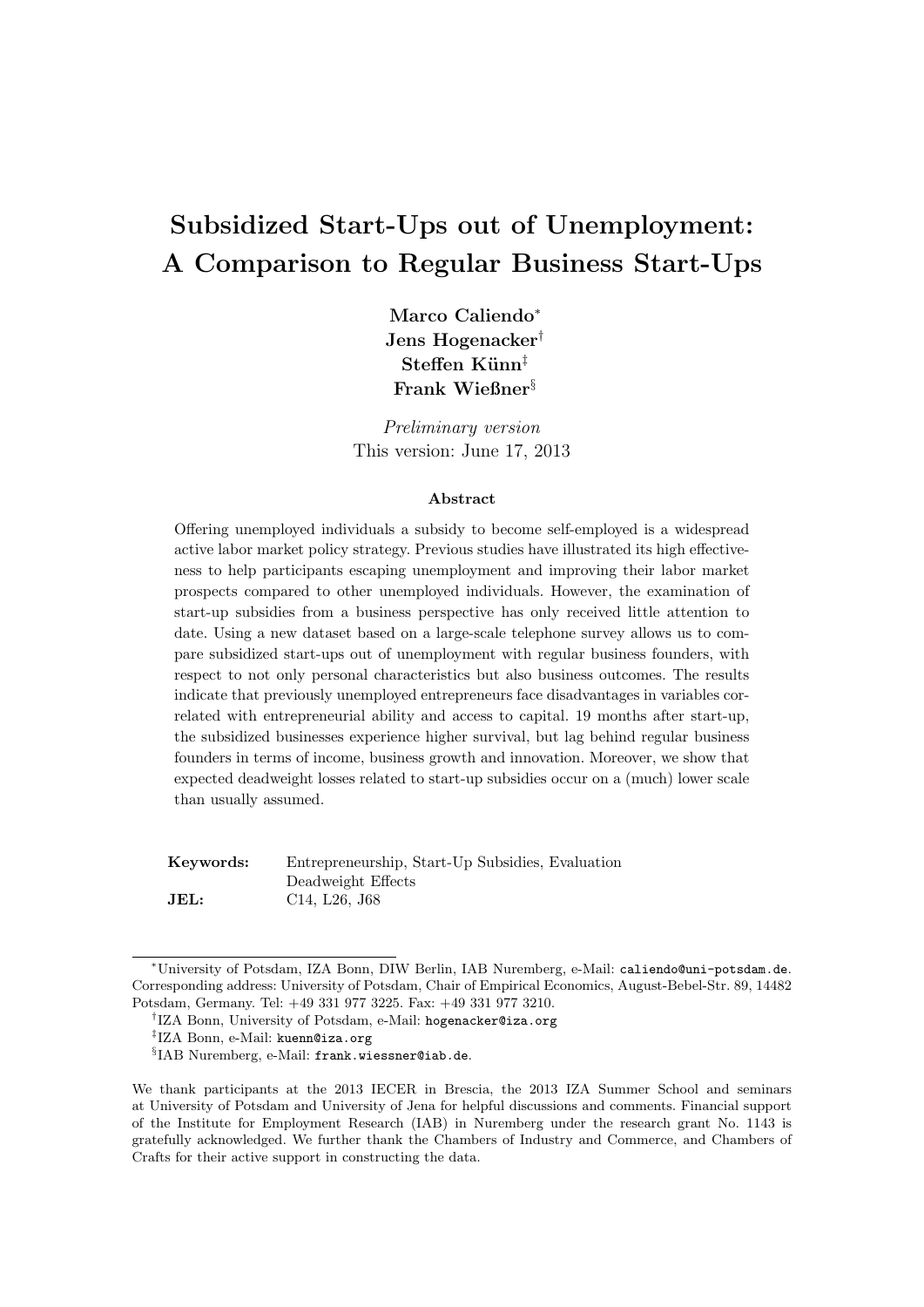## 1 Introduction

Within the framework of active labor market policy (ALMP) in Germany, unemployed individuals are offered a monetary subsidy when starting their own business to exit unemployment. Start-up subsidies for unemployed individuals have a long tradition in Germany, constituting a significant part of German ALMP in the last decade. For instance, the Federal Employment Agency reports that 134,000 individuals were subsidized in 2011. Therefore, the number of entries is quite comparable to other large ALMP programs, such as wage subsidies (187,000 entries in the same year) or vocational training. Given the size of the program, it is highly relevant for policy makers to ascertain whether this is a successful strategy. As start-up subsidy programs are special ALMP programs due to the integration of participants in self-employment, policy makers might be concerned about their effectiveness from two perspectives: 1) from an ALMP perspective, it is interesting to know whether the program improves participants' labor market prospects; and 2) from a business/economic growth perspective, we want to know whether the subsidy leads to successful businesses, additional jobs and potentially innovation. An examination of both perspectives requires two different control groups. Based on comparisons of program participants with other unemployed individuals, previous studies have shown that start-up subsidies are effective from an ALMP perspective, improving participants' labor market outcomes (see Caliendo and Künn, 2011). An assessment of the second perspective requires a control group consisting of "regular", i.e. non-subsidized business start-ups.

The main contribution of this paper is to introduce a new explorative dataset that allows comparing subsidized start-ups out of unemployment and regular business startups. For the group of subsidized start-ups out of unemployment, we use a random sample of entries into the *start-up subsidy* ("Gründungszuschuss", SUS) from the first quarter of 2009. The start-up subsidy was introduced in August 2006 and provides unemployed individuals with financial assistance during the founding period (up to a maximum of 15 months). As regular business founders, we consider non-subsidized<sup>1</sup> business start-ups from the first quarter of 2009. Since almost no unemployed person started a business without the subsidy during this time period, this group contains start-ups out of nonunemployment. This group has been constructed based on registered start-ups at the chamber of industry and commerce, the chamber of crafts and information from a private address provider. Most importantly for our analysis, the same set of information was collected for both groups by means of extensive computer-assisted telephone interviews. Therefore, in contrast to previous studies, we are able to rely on a rich set of individual and business related information, as well as observing business development over time.

The justification for start-up subsidies for unemployed individuals is based on the existence of disadvantages faced by nascent unemployed entrepreneurs. Such disadvantages might arise due to severe capital constraints among the unemployed, shortages in start-up specific human capital and networks, imperfect information and higher shares of necessity start-ups (mainly motivated by the pressure to cease unemployment). Start-up subsidies

<sup>&</sup>lt;sup>1</sup>We use the term "non-subsidized" in the sense that individuals did not receive the start-up subsidy under scrutiny. However, this does not exclude receipt of other support, such as subsidized loans, counseling, etc.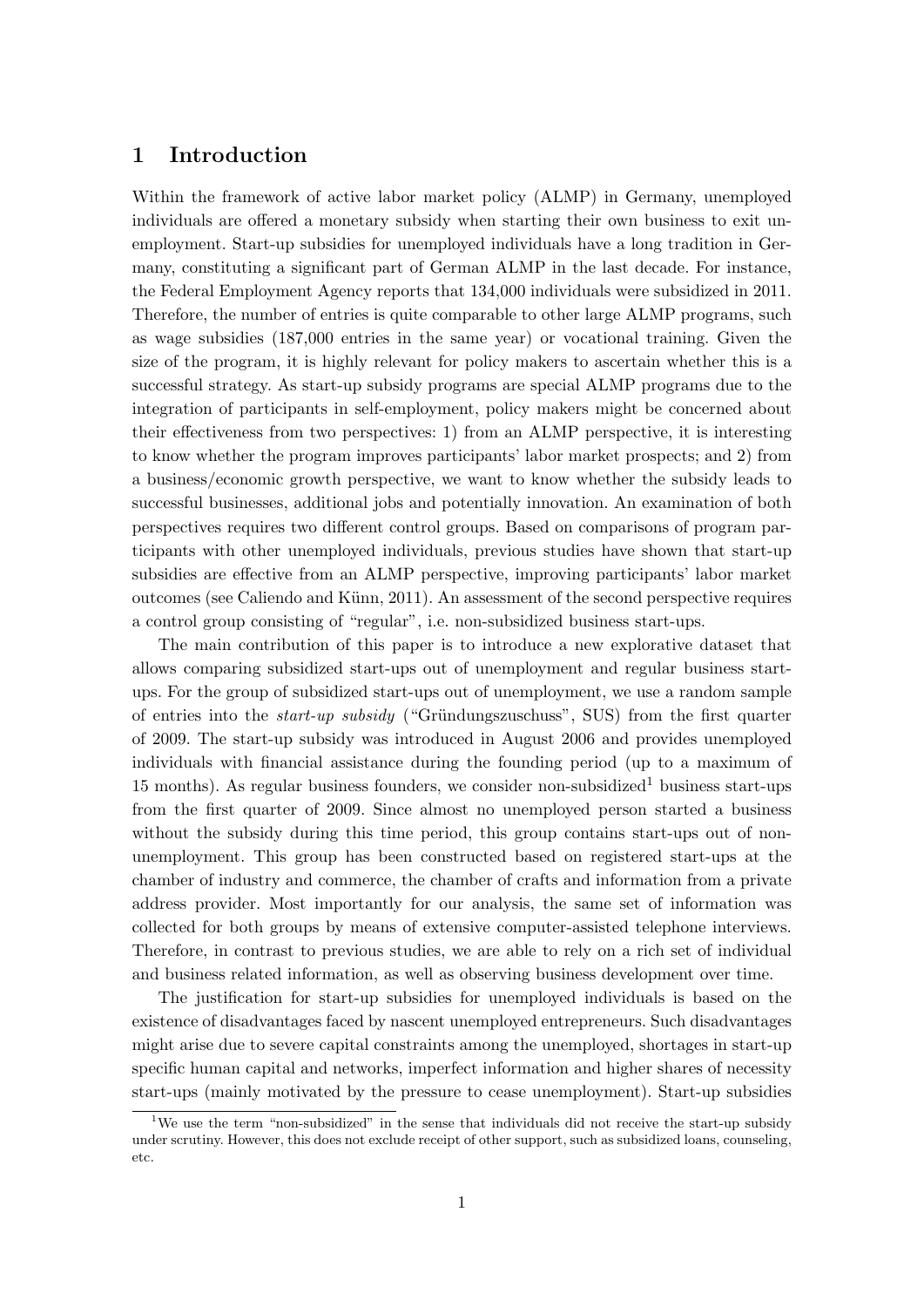aim at removing these disadvantages by providing financial assistance during the critical founding period, thus aiming to help nascent entrepreneurs among the unemployed to overcome barriers that exist due to their unemployment status.

However, there are also some critical aspects related with the subsidy. First, it might involve deadweight losses, i.e. a situation where the same outcome would have been achieved even without the subsidy. Second, the existence of the subsidy bears the risk that more low ability individuals enter self-employment, because, from an occupational choice perspective, the required returns from self-employment (at which an individual is willing to become self-employed) are lower than without the subsidy. This is likely to negatively affect the performance of subsidized businesses. Finally, the subsidy could induce a moral hazard problem, leading to reduced effort and thus further reducing business growth.

Based on the new data, we study the empirical relevance of these arguments and examine three particular questions: 1) What is the magnitude of deadweight effects? 2) Do initial differences between subsidized and regular start-ups exist? 3) How do businesses founded by subsidized unemployed individuals perform compared to regular business startups? To provide a brief preview of our results: 1) Deadweight effects seem to exist, albeit at a much lower scale than usually assumed; 2) nascent unemployed entrepreneurs indeed face disadvantages in variables correlated with entrepreneurial ability and access to capital; and 3) in terms of business performance, subsidized start-ups show higher survival rates 19 months after start-up, but lag behind regular business founders in terms of income, business growth and innovation.

The remainder of this paper is organized as follows: Section 2 provides a theoretical consideration with respect to the subsidy's justification and impact on the selection into self-employment and business performance. Sections 3 provides relevant institutional settings in Germany and summarizes related previous findings. Section 4 describes the construction of our dataset and Section 5 contains the empirical analysis. Finally, Section 6 concludes.

### 2 Theoretical Considerations

Disadvantages faced by unemployed nascent entrepreneurs: The existence of start-up subsidies for the unemployed relies on the assumption that nascent entrepreneurs among the unemployed face disadvantages compared to regular business founders. Such disadvantages might relate to different aspects. First of all, the unemployed are likely to face severe credit constraints. On the one hand, unemployed individuals tend to have lower financial means (personally and within family) compared to the non-unemployed population, which thus reduces the amount of personal equity available for business start-up. On the other hand, capital markets are particularly likely to discriminate against unemployed individuals, which restricts access to loans (see Meager, 1996; Perry, 2006). For instance, unemployed individuals are more likely to have bad debt records, less wealth and less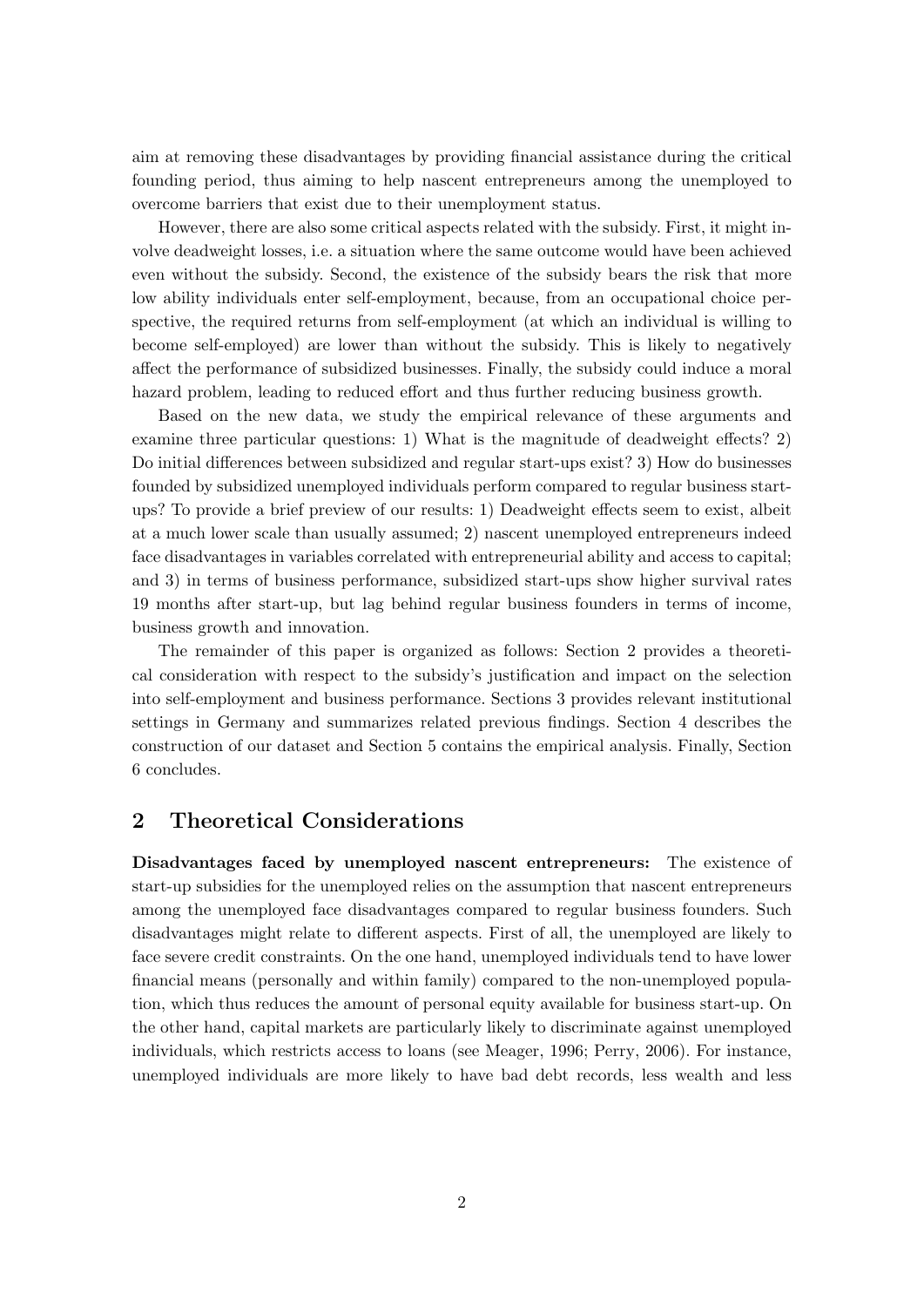human capital, thus reducing their probability of receiving credit<sup>2</sup>. In addition, unemployed individuals might face disadvantages due to a depreciation of their start-up specific human and social capital during unemployment. This particularly includes the lack of experience of previous business foundation and industry-specific experience owing to less (self-)employment experience in the past. Beside the direct effect on the ability to start a business, it might further induce negative stigma effects in the sense that their businesses are discriminated by customers. Moreover, the lack of employment experience also induces disadvantages in terms of business and social networks, i.e. contact to potential customers, business partners or knowledge spillovers from colleagues. Furthermore, due to imperfect information unemployed individuals primarily focus on dependent employment and tend to ignore self-employment (Storey, 2003, refers to it as "lack-of-awareness"). The experience of labor market failure due to job loss reduces individuals self-confidence, making them less likely to consider self-employment as an alternative to dependent employment (Bönte and Jarosch, 2011, show that personality influences the decision to become selfemployed). Finally, start-ups out of unemployment are more likely necessity start-ups, namely unemployed individuals decide to become self-employed owing to missing employment alternatives. This is usually undertaken at short notice, with less time invested in preparing the start-up, e.g. elaborating the business idea or marketing and financial strategy. In this context, Shane (2003) argues that unemployed individuals have less access to information concerning business opportunities and lower opportunity costs, and consequently they also realize less valuable business ideas, introduce less innovation and hence earn smaller profits.

The role of the subsidy: The start-up subsidy aims at removing such barriers for the unemployed by providing financial assistance towards covering the cost of living and social security during the founding period. As previously explained, owing to capital constraints, shortages in human capital, missing networks or time restrictions to explore business opportunities, nascent unemployed entrepreneurs are expected to have fewer resources available—than regular business founders—to prepare the business start-up. As a result, unemployed individuals need to invest more resources (labor and capital) during the founding period itself in order to elaborate initially less valuable business ideas, create networks and acquire start-up specific human capital, etc. Accordingly, the subsidy is expected to compensate for these disadvantages. However, the existence of the subsidy might also induce some negative effects, i.e. deadweight effects, attracting low ability individuals and inducing moral hazard.

Deadweight effects: In the context of policy evaluation, deadweight effects occur if the outcome under the treated situation would be exactly the same as without the treatment. Transferring this concept to start-up subsidies, it would require two criteria being fulfilled in order to identify deadweight effects: First, the subsidized individuals would have

 $^{2}$ Banks tend to screen individuals with respect to their human capital in the sense that it is negatively correlated with credit default risk, which renders individuals with higher human capital more capable and thus better access to credit.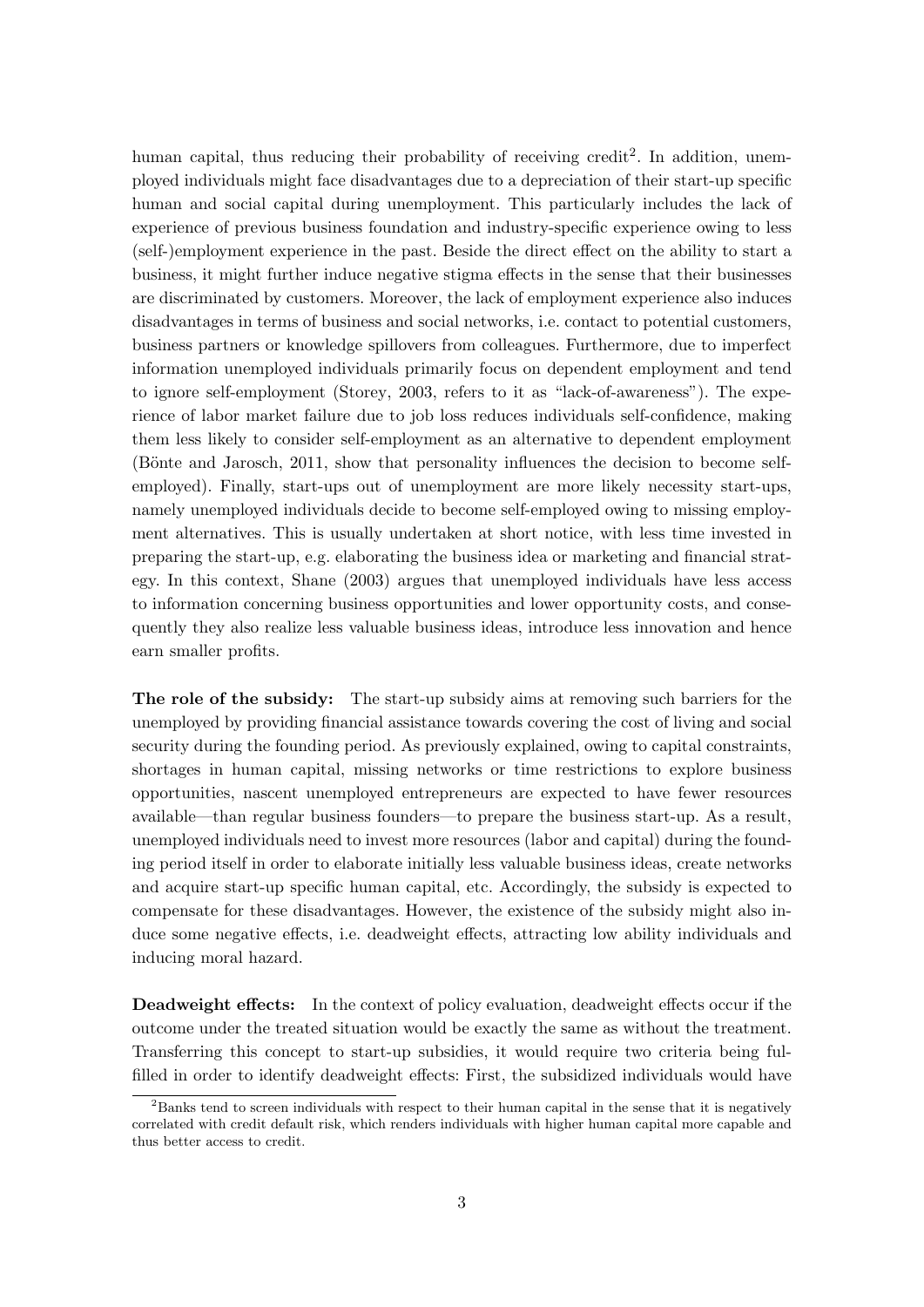also become self-employed in the absence of the subsidy; and second, business success is uncorrelated with the subsidy (Caliendo and Kritikos, 2010). The identification of the second dimension is not straightforward and hence empirical evidence on the occurrence of deadweight effects is very limited, mainly due to data restrictions.

Attraction of low ability individuals: Offering a subsidy bears the risk of opening the way to entrepreneurship for low ability individuals. Based on earlier studies by Knight (1921), Schumpeter (1939) and Kirzner (1973), modern economic theory relies on occupational choice models in order to explain the creation of entrepreneurship (see de Wit, 1993; Blanchflower and Oswald, 1998; Parker, 2009, amongst others). To illustrate the impact of a subsidy on the selection into self-employment, we adopt a very simple and static occupational choice model<sup>3</sup>, where wages  $w$  are exogenously given and profits  $\pi$  depend on the individual ability  $\theta$  (see de Wit, 1993; Clark and Drinkwater, 2000, for instance). Individuals become self-employed if the expected profits are greater than wages, i.e.  $w < \pi(\theta^*)$  where  $\theta^*$  indicates the marginal amount of ability that ensures a certain profit higher than wages paid in dependent employment. If we introduce the subsidy  $SUS$ , the previous equation changes to  $w < \pi(\theta_{SUS}^*) + SUS$  for unemployed individuals with subsidy receipt (SUS), while it remains unchanged for individuals without such a subsidy. Therefore, the subsidy has a positive impact on the expected income from self-employment  $(\pi + SUS)$  and, all else being equal, makes it attractive for low ability individuals (who would not have become self-employed in the absence of the subsidy) to become self-employed. This is because the subsidy reduces the amount of expected profits needed to prompt unemployed individuals to become self-employed, i.e.  $\pi(\theta^*_{SUS}) < \pi(\theta^*)$ as  $\pi(\theta^*) = \pi(\theta^*_{SUS}) + SUS$ . As the expected profits depend on entrepreneurial abilities, this directly implies that  $\theta^* > \theta^*_{SUS}$ , i.e. on average, subsidized business founders are characterized by lower entrepreneurial abilities than non-subsidized business founders.<sup>4</sup>

Moral hazard: The subsidy payment might induce moral hazard. The economic concept of moral hazard predicts that individuals adjust their behavior if they do not have to take the full risk of their actions. Adopting this concept to the case of start-up subsidies, individuals might reduce their effort during subsidy receipt as they—in contrast to nonsubsidized businesses—do not have to take the cost, i.e. the risk of no or low income.<sup>5</sup> However, as the subsidy is only paid temporarily, moral hazard is only present in the short-term, if at all. In the long run, the subsidy expires and subsidized individuals would also experience an income loss or even business failure if they reduce their effort.

<sup>&</sup>lt;sup>3</sup>For simplicity, we neglect further extensions, such as dynamic consideration, capital constraints or non-pecuniary utility of self-employment. See Parker (2009) for an overview or Blanchflower and Oswald (1998) for a detailed discussion of underlying assumptions and extensions.

<sup>&</sup>lt;sup>4</sup>Note, if we would allow for a lower wage level for unemployed individuals due to lower reservation wages (as usually assumed in the literature), this would not change our results but rather reinforce the story, i.e., self-employment becomes even more attractive for subsidized unemployed individuals.

 $5$ This relies on the existence of asymmetric information, i.e. individuals who apply for the subsidy have more information than the institution that pays the subsidy. Once the subsidy is approved, the institution has no influence on the effort of the applicant.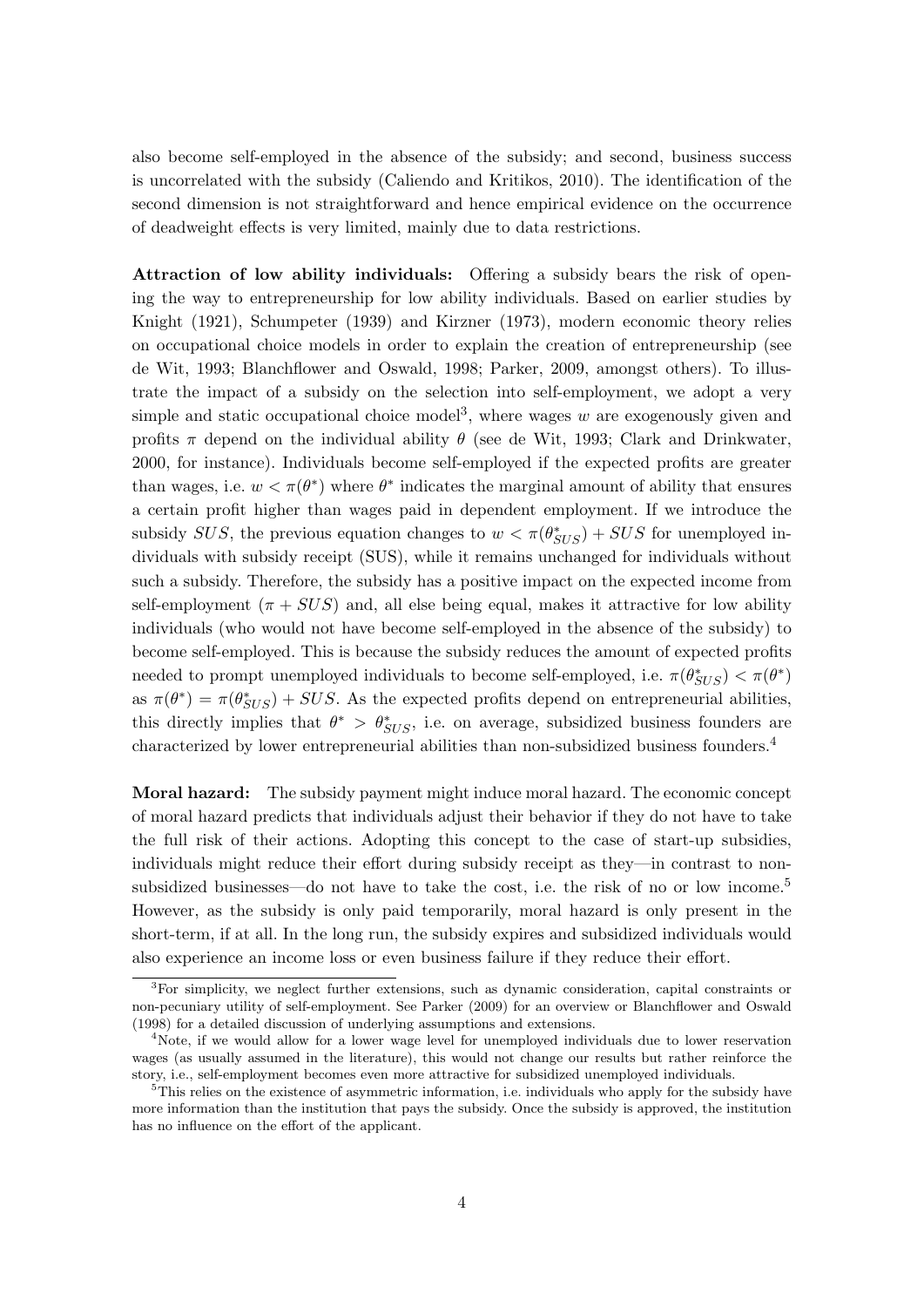Resulting research questions: Based upon the above considerations, we derived three main aspects to consider in the empirical analysis. First, we will investigate the occurrence of deadweight effects. Second, we are interested in a comparison of subsidized and regular business founders at the time of start-up, exploring the question of whether disadvantages faced by unemployed nascent entrepreneurs and the risk of attracting low ability individuals due to the subsidy translate into observable initial differences between subsidized and regular start-ups. Third, we will consider the development of subsidized and regular businesses over time. In this regard, the theoretical considerations do not provide a clear indication. On the one hand, the subsidy payment is expected to extend survival in self-employment, given that it increases profits and consequently the induced utility of remaining self-employed. In addition, the subsidy provides individuals with financial flexibility and releases resources to catch up with regular business founders, and is thus expected to lead to comparable business development in the long run. However, on the other hand, expected lower abilities among the subsidized individuals predict the opposite, as individuals with lower entrepreneurial ability are expected to run smaller and probably low-profit businesses (de Wit, 1993; Pfeiffer and Reize, 2000). In addition to the entrepreneurship-specific literature, the occurrence of moral hazard might further slow down business development in the short run.

## 3 Start-up Subsidies for Unemployed Individuals in Germany

The provision of start-up subsidies for unemployed individuals has been subject to several reforms during recent decades. Until August 2006, unemployed individuals could choose between two different programs, which essentially differed in terms of subsidy's length and amount (see Caliendo and Künn, 2011, for a description). However, in August 2006, both programs were replaced by one single start-up subsidy program ("Gründungszuschuss", SUS), which is under scrutiny in this study. In order to be eligible for the subsidy, unemployed individuals had to have a minimum entitlement to unemployment benefit  $I^6$  of at least 90 days at the time of program start. Moreover, individuals applying for the SUS had to provide a business and financing plan to the Employment Agency, which had to be evaluated by a competent external institution. If all requirements were fulfilled, SUS was paid for a maximum duration of 15 months, with the subsidy comprising of two parts: During the first nine months after business start-up, an amount equivalent to the individual's last unemployment benefit and a lump sum of 300 Euro to cover social security costs was paid monthly. After nine months, individuals could apply for an optional second period by sufficiently proving that their business is economically active. While the first period of SUS could be legally claimed by all individuals who fulfilled all legal requirements, the second period was entirely subject to the assessment of the respective case worker.

<sup>&</sup>lt;sup>6</sup>In Germany, every individual who has been in employment subject to social security for at least one out of the last three years is eligible for unemployment benefit I. The amount of the benefit consists of 60% (67% with children) of the last net wage and is basically paid for a period of 12 months, with the exception of older individuals (see Caliendo and Hogenacker, 2012).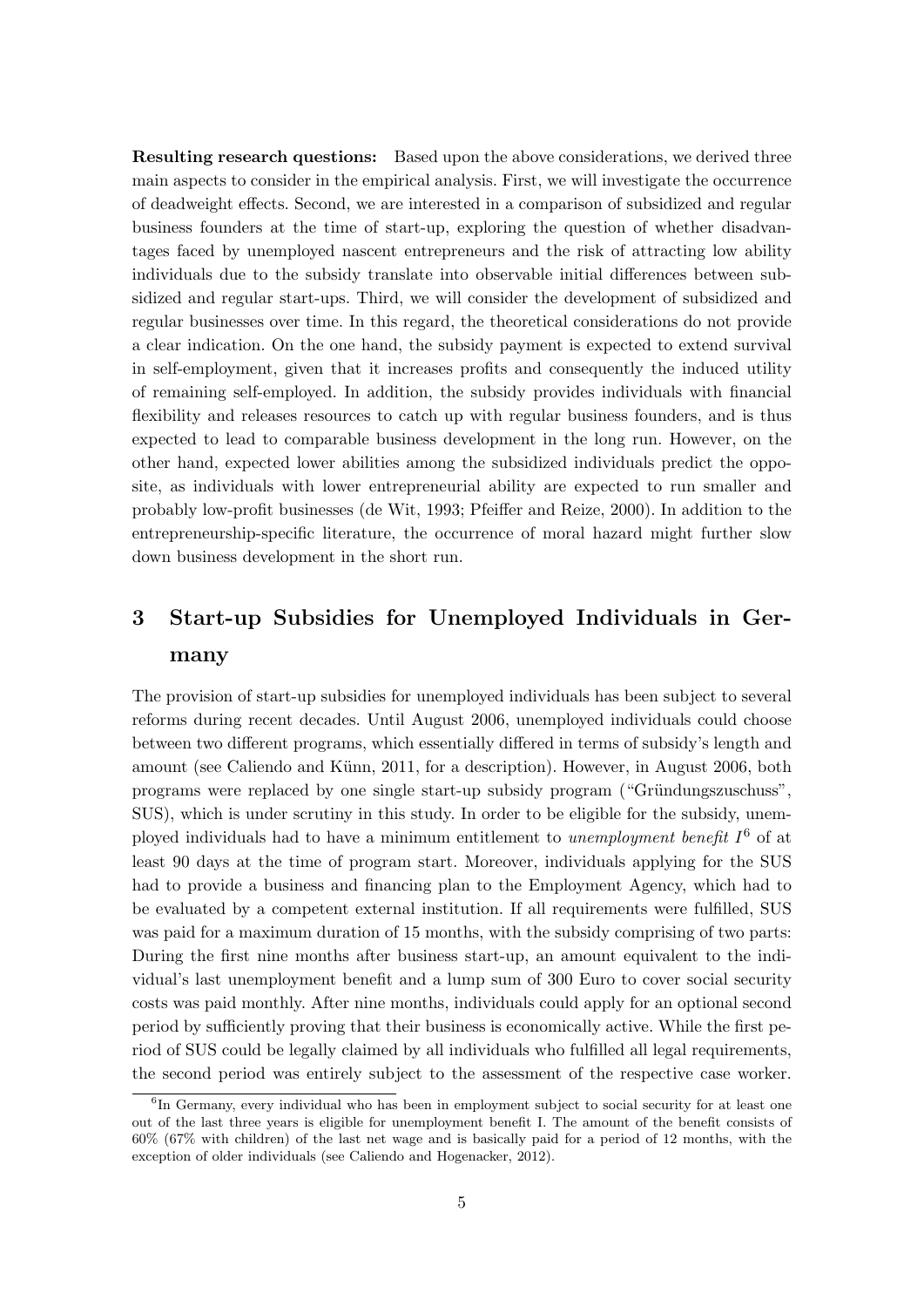Once the second period was approved, only the lump sum payment was granted for an additional period of six months.

#### Insert Figure 1 about here

In order to illustrate the magnitude of subsidized start-ups out of unemployment compared to all business start-ups in Germany, we show in Figure 1 the respective numbers for full-time business start-ups between 2006 and  $2011$ .<sup>7</sup> While information is available concerning the exact number of entries into SUS (based on the Statistic of the Federal Employment Agency), we have to rely on estimates for the number of all business founders based on population representative surveys, because Germany lacks a centralized administrative register for all business founders. The most frequently cited estimates are based on the *German Microcensus* and KfW Start-up Monitor.<sup>8</sup> The difference between both estimates mainly arises due to the identification of business start-ups: While the KfW start-up monitor identifies business founders based on a direct question (asking whether the respondent has started a business within the last 12 months), the Microcensus identifies business founders based on a change in employment status (i.e. individuals who are self-employed in the current wave but not in the previous year). As we can see, start-ups out of unemployment account for a significant share of all full-time business start-ups, ranging between 40% to 60% on average, depending on the data source.

Largely due to data limitations, empirical studies analyzing differences between startups out of unemployment and non-unemployment are scarce. Indeed, to the best of our knowledge, only three studies exist for Germany at present. Hinz and Jungbauer-Gans (1999) made a first attempt to investigate differences between both groups by collecting data on business start-ups in the metropolitan area of Munich in 1995. The empirical analysis is based on 172 observations in total and finds no shortages in terms of human capital, but less job creation among subsidized founders compared to start-ups founded out of non-unemployment. However, due to the regional focus on Munich, the external validity of these results is very limited. In another study, Pfeiffer and Reize (2000) use the ZEW Firm Start-up Panel<sup>9</sup> extending the analysis to 15 labor market districts in Germany. However, this dataset entails the disadvantages that very small firms are likely to be underrepresented and variables related to individual characteristics are very limited (in particular with respect to human capital). Therefore, their findings primarily focus on business characteristics. Comparing subsidized start-ups out of unemployment and other start-ups between 1993 and 1995, they find no differences in terms of job creation but slightly lower survival probabilities after one year for subsidized firms in East Germany (although not West Germany). In a more recent study, Niefert (2010) uses the KfW Startup Monitor (see above) to investigate differences between previously unemployed and

<sup>&</sup>lt;sup>7</sup>In order to be eligible to SUS, founders have to set up their businesses full-time. Therefore, we compare them to all business start-ups that were also set up full-time.

<sup>8</sup>The KfW Start-up Monitor is an annual cross-section population survey, which currently contains 50,000 individuals between 18 and 65 years. The Microcensus is an annual representative survey capturing 1% of the German population and currently contains around 700,000 individuals. For further information, see KFW Bankengruppe (2012) and Fritsch, Kritikos, and Rusakova (2012).

<sup>9</sup>See Fryges, Gottschalk, and Kohn (2010) for detailed information on the ZEW Firm Start-up Panel.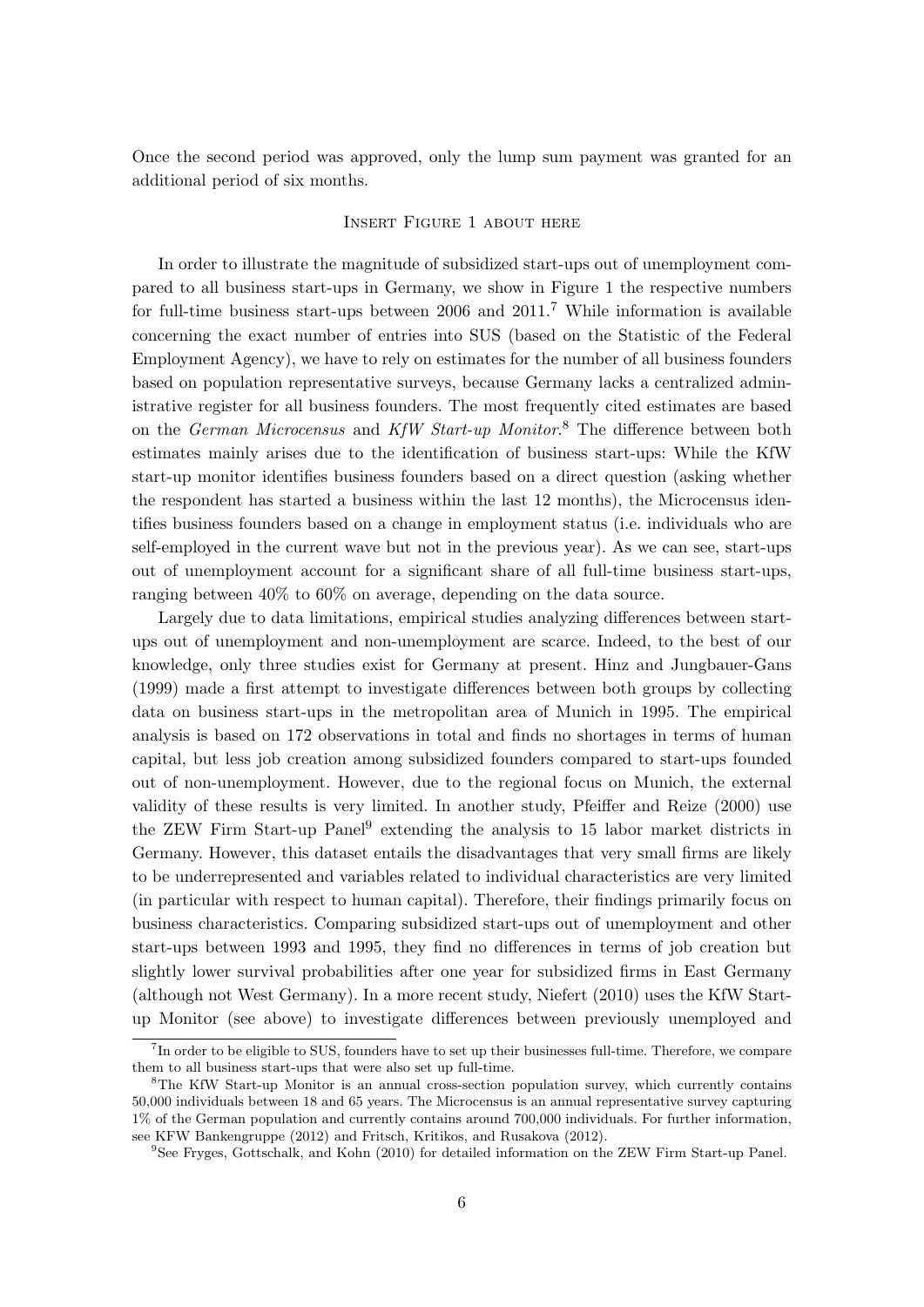employed business founders with respect to individual and business characteristics at the time of start-up. While she finds no shortages in terms of educational attainment, startups out of unemployment seem to face credit constraints as indicated by less capital investments and fewer employees at start-up. However, the study does not provide insights in terms of business development over time, given that the dataset is a cross-sectional survey.

In addition to the German evidence, Andersson and Wadensjö (2007) provide evidence for Sweden and Désiage, Duhautois, and Redor (2012) for France. Andersson and Wadensjö (2007) use administrative data to compare the business outcomes of self-employed individuals conditional on their prior employment status, i.e. dependent employment, unemployment or inactivity. They find that start-ups out of employment perform best in terms of income and employment growth, and those among the start-ups out of unemployment, those who received a start-up subsidy perform better than those without the subsidy. Désiage, Duhautois, and Redor (2012) compare unemployed or inactive individuals who received a start-up subsidy in France in 1998 with non-subsidized start-ups. Combining administrative with survey data, they find that subsidized start-ups have higher survival rates after eight years. However, the study does not find evidence for higher economic performance with respect to number of employees and financial development among the subsidized firms.

## 4 Construction of the Data

The aim of this study is to provide a comprehensive comparison between subsidized startups out of unemployment and non-subsidized start-ups out of non-unemployment. As illustrated by the literature review above, existing datasets usually do not provide sufficient information to clearly identify both groups. Moreover, they are somewhat restricted with respect to individual information about the founder (such as human capital or intergenerational transmission) and longitudinal information on business development. Therefore, we create a new dataset that allows for such a comparison based on large-scale representative samples of start-ups out of unemployment and non-unemployment. Besides cross-sectional information on individual and business-related characteristics, the data contains longitudinal information on business development. The data collection was achieved through a telephone survey, where the difficulty lay in finding a data source providing contact details for individuals who belong to our target population.

#### Insert Figure 2 about here

As depicted in Figure 2, we used different data sources in order to realize a sample of subsidized and non-subsidized business start-ups. Subsidized start-ups out of unemployment are registered at the Federal Employment Agency and hence can be identified in the administrative data *(Integrated Employment Biographies)* provided by the Institute for Employment Research (IAB). However, the identification of non-subsidized start-ups is not straightforward, mainly due to the absence of a centralized register for all business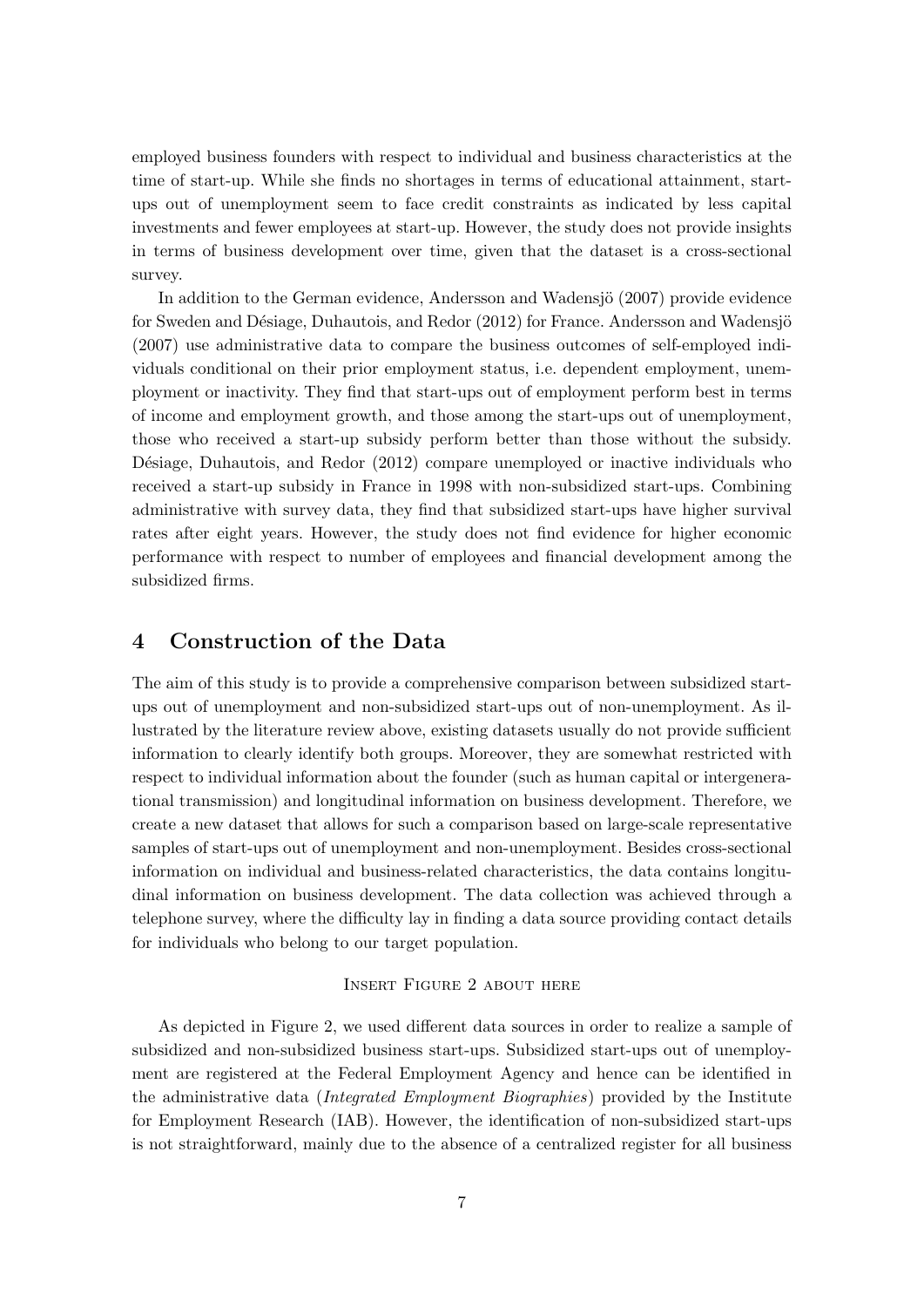founders in Germany. By contrast, a very decentralized industry-specific registration system exists, in the sense that business founders have to register with different institutions depending on their profession and location. Therefore, we relied on three different data sources to obtain contact information for non-subsidized start-ups: (1) the Chambers of Industry and Commerce ("Industrie- und Handelskammern", CCI), (2) the Chambers of Crafts ("Handwerkskammern", CC) and (3) a private address provider. As the underlying population is unknown, capturing these three data-bases can be considered a first attempt to construct such a sample of non-subsidized business start-ups.

Let us briefly discuss the three data sources. The *Chambers of Industry and Commerce* are public institutions with the main objective of representing of the interests of trading and manufacturing businesses. Subject to law, all businesses have to register with the CCI, with the exemption of particular professions, i.e. liberal professions<sup>10</sup>, craft enterprises and agriculture businesses. Therefore, to complement the data basis with information on neglected professions, we also incorporate information from the *Chambers of Crafts*. Similar to CCI, CC are public institutions that represent the interests of businesses in the crafts sector, and thus record all crafts enterprises. Finally, we emphasize that despite liberal professions and agriculture businesses being officially exempted from registering at CCI or CC, in practice they are usually covered given that they trade, produce or provide crafts services. The information from CCI and CC is finally complemented by addresses provided by a private address provider (PAP) to ensure regional representativeness of the sample as not every single chamber<sup>11</sup> was willing to participate. The PAP obtains information based on its own research, as well as from the commercial register ("Handelsregister").<sup>12</sup> Since firms included in the commercial register are overrepresented in the PAP data, this complements well the addresses by CCI and CC for regional and occupational representativeness.

Finally, we extracted a random sample of business start-ups within the first quarter of 2009 from each data source, and collected the required information on these businesses by means of computer-assisted telephone interviews. As depicted in Figure 2, we realized a total of 2,306 interviews with subsidized businesses out of unemployment available for the empirical analysis, as well as 2,303 with non-subsidized businesses.

As previously mentioned, the construction of the dataset depicts a first attempt to construct such a sample of non-subsidized start-ups. In order to assess the representativeness of the finally realized sample of non-subsidized start-ups, we would like to compare it with the underlying population; however, this is unknown in our case. Therefore, we provide a comparison to a representative sample of all business start-ups in Germany instead, although this entails the limitation that subsidized start-ups out of unemployment

<sup>10</sup>Subject to German law, liberal professions are defined as professions that require "higher vocational education or creativity", such as medical occupations (e.g. physicians, dentists), consultants (e.g. lawyers, tax accountants), technical or scientific occupations (e.g. engineers, architects) and the cultural sector (e.g. writer, musicians).

 $11$ In Germany, 80 *Chambers of Industry and Commerce* and 53 *Chambers of Crafts* exist in total.

<sup>&</sup>lt;sup>12</sup>The commercial register contains firms who are actively involved in trading activities (so that large firms tend to be overrepresented). Its main objective is to provide security to business partners in the sense that they can rely on recorded firm-specific characteristics such as name, legal form, location, executive directors and the ability to pay liabilities.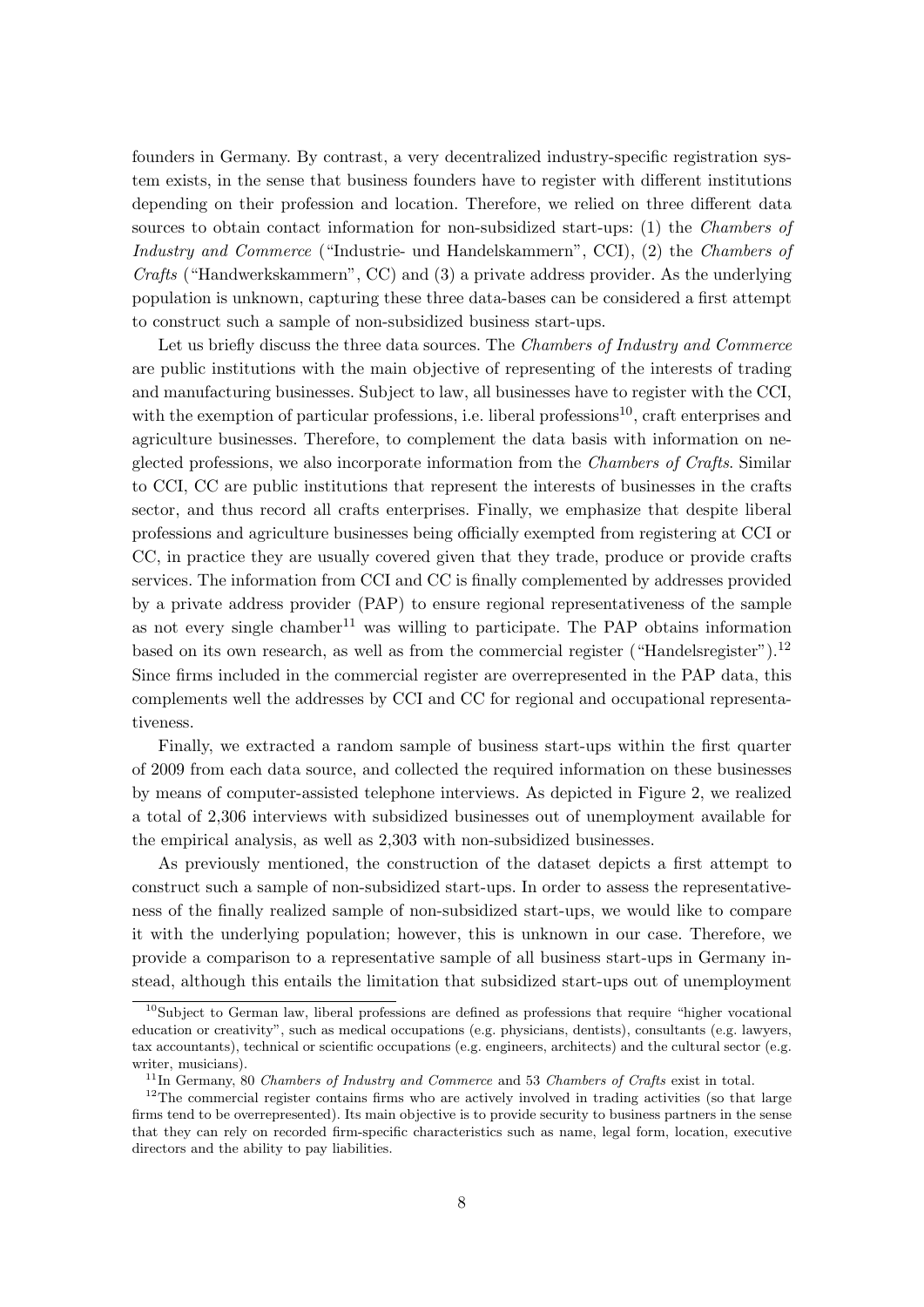are also included.<sup>13</sup> Based on information from the German *Mircocensus* (see Section 3) for details on the *Microcensus* and how start-ups are identified), we provide such a comparison between our realized sample of non-subsidized businesses and all business founders in Germany in 2009 in Table 1. It can be seen that we have relatively more men, older individuals and natives in our realized sample of non-subsidized businesses. Moreover, the share of business founders located in East Germany is lower in our sample. With respect to professional education, we find equal shares of skilled workers; however, within tertiary education, we find fewer individuals with a university degree and more master craftsmen (holding a technical college degree). Finally, we compare the sectoral distribution and find similar shares in agriculture, retail and services, while differences exist in terms of manufacturing, construction, crafts, services and other sectors.

#### Insert Table 1 about here

For the empirical analysis, it is necessary to further restrict the sample of non-subsidized businesses in order to align it towards the subsidized start-ups out of unemployment. First of all, we only keep non-subsidized business founders who started their business full-time, given that this is also required for the SUS recipients. Secondly, we dropped all business founders who had been unemployed immediately before start-up, as we want to compare subsidized start-ups out of unemployment to non-subsidized start-ups out of nonunemployment. Accordingly, these two restrictions reduce the size of the non-subsidized founders from 2,303 down to 1,529 observations (see Figure 2).<sup>14</sup> Finally, we highlight that we will denote the group of subsidized start-ups out of unemployment as "subsidized start-ups" throughout the remainder of the paper, and our comparison group consisting of non-subsidized start-ups out of non-unemployment as "regular start-ups".

## 5 Empirical Analysis

Based on this dataset, the empirical analysis addresses the research questions derived in Section 2. We restrict the empirical analysis to male individuals.<sup>15</sup> Male and female business founders significantly differ in several aspects. While men are represented along the entire distribution of entrepreneurs, female entrepreneurs tend to be concentrated in particular sectors, and among low performance businesses, i.e. in terms of profits, survival, growth rates and income, mainly because women tend to seek work-family balance rather than earning maximization (Klapper and Parker, 2011; Boden, 1999). These differences between male and female entrepreneurs are also reflected in working hours, with women significantly less likely to become full-time self-employed (Gurley-Calvez, Biehl, and Harper, 2009; Lechmann and Schnabel, 2012). Given that we only focus on full-time start-ups,

 $13$ According to the reporting system of the German Kreditanstalt für Wiederaufbau, of all business startups in Germany, 21.4% self-reported having started out of unemployment in 2009 (KfW Bankengruppe, 2010).

 $14$ Out of the initial sample of 2,303 individuals, 132 business founders were excluded from the data because they started out of unemployment. Out of the remaining sample of 2,171 observations, a further 642 founders who started their self-employment part-time were excluded.

 $15$ See Caliendo and Künn (2012) for evidence on subsidized start-ups out of unemployment by females.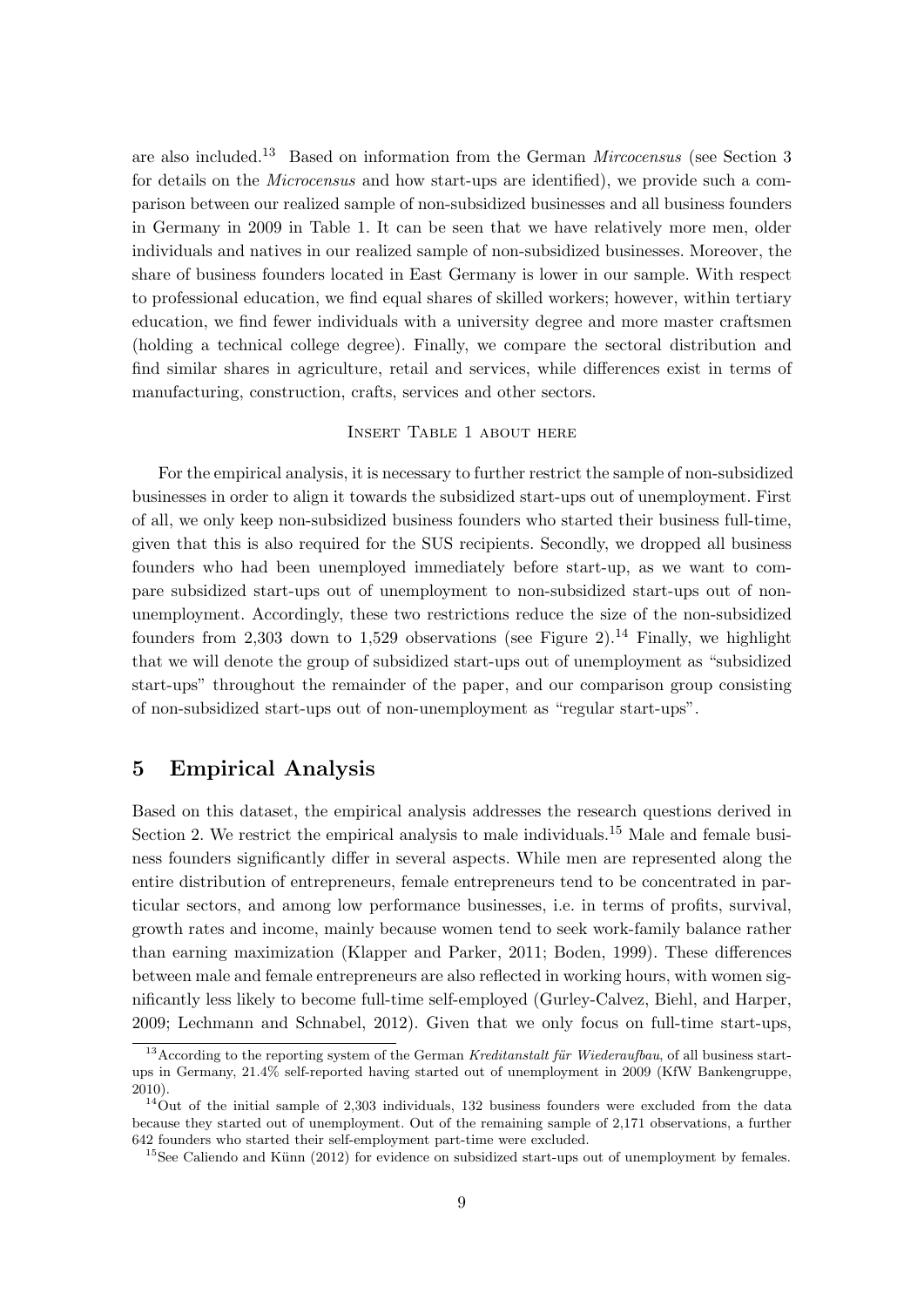we are concerned that we would analyze a selected sample of female entrepreneurs (not representative of the entire population of female entrepreneurs), which would limit the external validity of the results for women in this analysis. Therefore, we exclude women and finally observe 1,478 (930) male subsidized (regular) business founders.

#### 5.1 Deadweight effects

As illustrated in Section 2, the identification of deadweight effects related to start-up subsidies requires that two criteria have to be fulfilled: First, the subsidized individual would have become self-employed even in the absence of the subsidy; and second, the subsidy must have had no impact on business success. Due to data restrictions, previous studies have had to rely on information only concerning the first criteria only (e.g. Lenihan, 2004; Caliendo and Kritikos, 2010; Tokila, Haapanen, and Ritsilä, 2008). We are now able to go one step further and also consider the second dimension.

Table 2 shows that two variables describe the first dimension, i.e. whether individuals would have become self-employed even without the subsidy. Using the broader definition represented by statement 1, we can see that 48.3% of the subsidized business founders are potentially affected by deadweight effects, as they report that they would have even founded a business in the absence of the subsidy. Using a much narrower definition, i.e. whether individuals intentionally registered as unemployed to receive the subsidy (statement 2), we observe that only 22.8% are potentially affected. Before considering the second dimension, we want to recap that those shares have been often cited within former studies and the political discussion with respect to the occurrence of deadweight effects.<sup>16</sup>

We have now data available that allows the consideration of the second dimension, i.e. the importance of the subsidy for business survival during the first six months. We would actually expect that the subsidy had little or no relevance for individuals who would have even become self-employed without the subsidy (48.3%) or intentionally registered as unemployed to receive the subsidy (22.8%). However, Table 2 shows that this is not the case. Taking the second dimension into account significantly reduces the shares that are potentially affected by deadweight effects. For instance, the share of 48.3% that is potentially affected by deadweight effects reduces to 21.3%, with only those individuals having reported that the subsidy had no impact on business survival. For the remaining share, the subsidy had at least some impact on business success and hence has to be excluded from the share that is potentially affected by deadweight effects. Using the narrow definition of the first dimension, the potentially affected share is reduced from 22.8% to only 8.6%.

Despite respondents being surveyed 19 months after the business start-up and hence answers might be correlated with business success, we argue that the results provide essential new insights by showing that the share potentially affected by deadweight effects is much smaller than usually assumed. However, in order to ultimately conclude that this is the true amount of deadweight effects, we would need to compare business outcomes

 $16$ See, e.g. Bundesministerium für Arbeit und Soziales und Institut für Arbeitsmarkt und Berufsforschung (2011).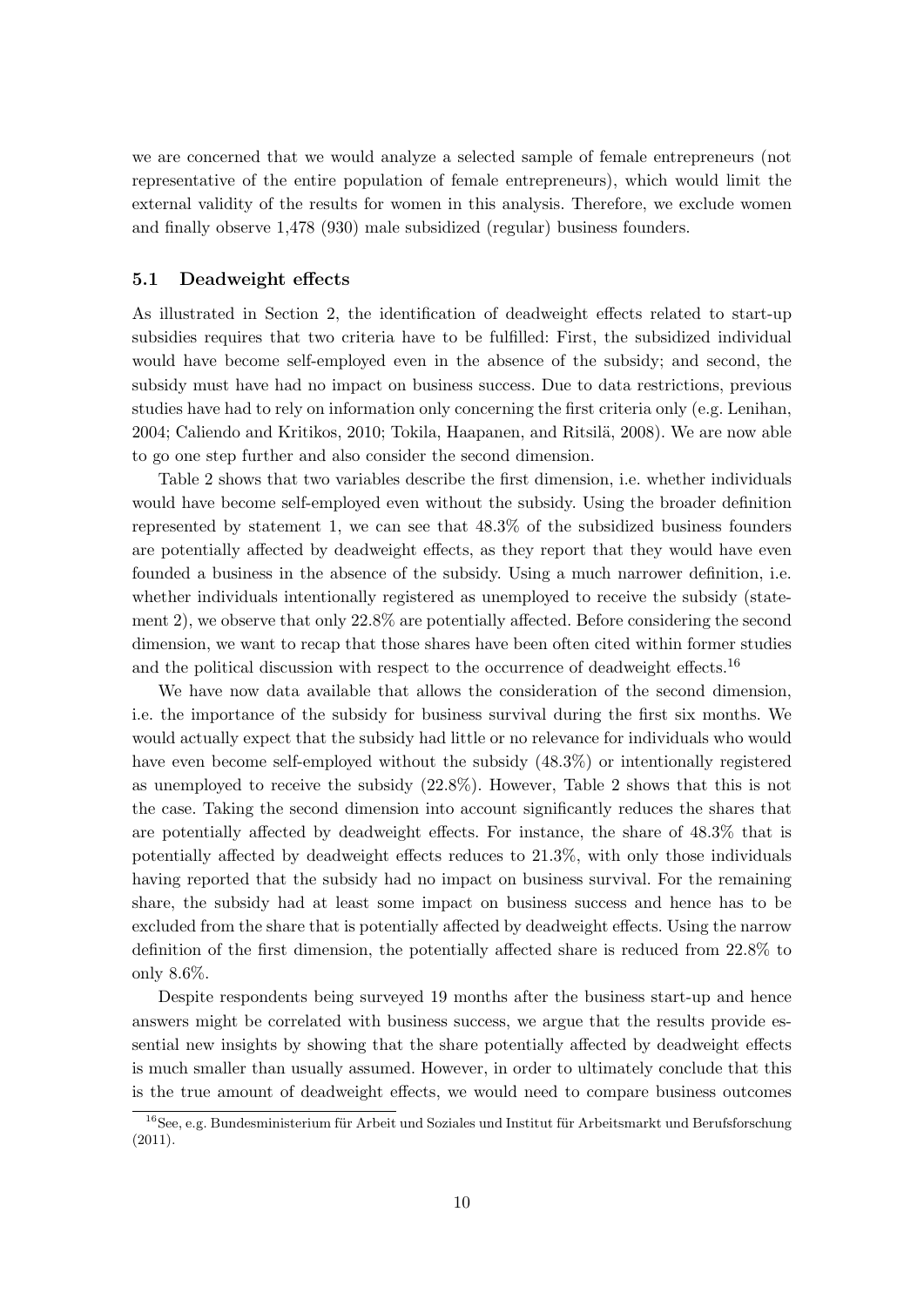of the suspicious subgroups  $(21.3\%$  and  $8.6\%)$  to non-subsidized business start-ups to exclude any impact of the subsidy on business success (beyond the founding period). As we have a control group available consisting of non-subsidized business start-ups out of non-unemployment, we provide such a comparison in Section 5.3.2.

#### 5.2 Do Subsidized Start-ups Differ from Regular Start-ups?

As described in Section 2, start-ups out of unemployment are expected to face disadvantages compared to regular business founders in terms of capital constraints, shortages in start-up specific human capital, missing networks and restricted access to information about business opportunities. Therefore, unemployed individuals are offered a subsidy in order to compensate for such initial disadvantages. However, the existence of the subsidy bears the risk of low ability individuals entering self-employment, and thus inducing an adverse selection of entrepreneurs.

To investigate the empirical relevance of the expected disadvantages and shortages for subsidized start-ups, we provide a descriptive comparison between subsidized start-ups with regular business founders at the time of start-up. Thereby, we consider individual and business related characteristics in Table 3 that reflect the aforementioned disadvantages.

However, it is necessary to highlight a limitation of this analysis. In order to identify the existence of disadvantages faced by unemployed individuals, one would actually need to compare nascent entrepreneurs among the unemployed with nascent entrepreneurs among the non-unemployed, which would reflect the true extent of disadvantages. However, given that it is very hard to identify nascent entrepreneurs, we rely on business founders instead. Consequently, this limits the validity of the results, as out of all nascent entrepreneurs finally realized businesses start-ups by unemployed and non-unemployed individuals are likely to being more homogenous. For instance, individuals with very severe financial constraints (which are most likely overrepresented among the unemployed) are relatively less likely to make their way from a nascent entrepreneur to business founder. Additionally, the subsidy induces individuals who would have founded a business out of non-unemployment to register as unemployed in order to receive the subsidy and therefore now belong to the group of start-ups out of unemployment. This will further enforce the homogeneity of business founders out of unemployment and non-unemployment. Therefore, comparing business founders (rather than nascent entrepreneurs) is likely to reflect a lower bound estimation of the true level of disadvantages that unemployed individuals actually face.

#### Insert Table 3 about here

#### 5.2.1 Motivation to start a business

Results with respect to the motivation to start a business in the upper part of Table 3 suggest that "push motives" are overrepresented among subsidized business founders. While no significant differences exist for the two "pull motives" ("I wanted to be my own boss" and "I wanted to earn more money"), we find significant higher shares of unemployed business founders reporting the two "push motives" ("Advice from external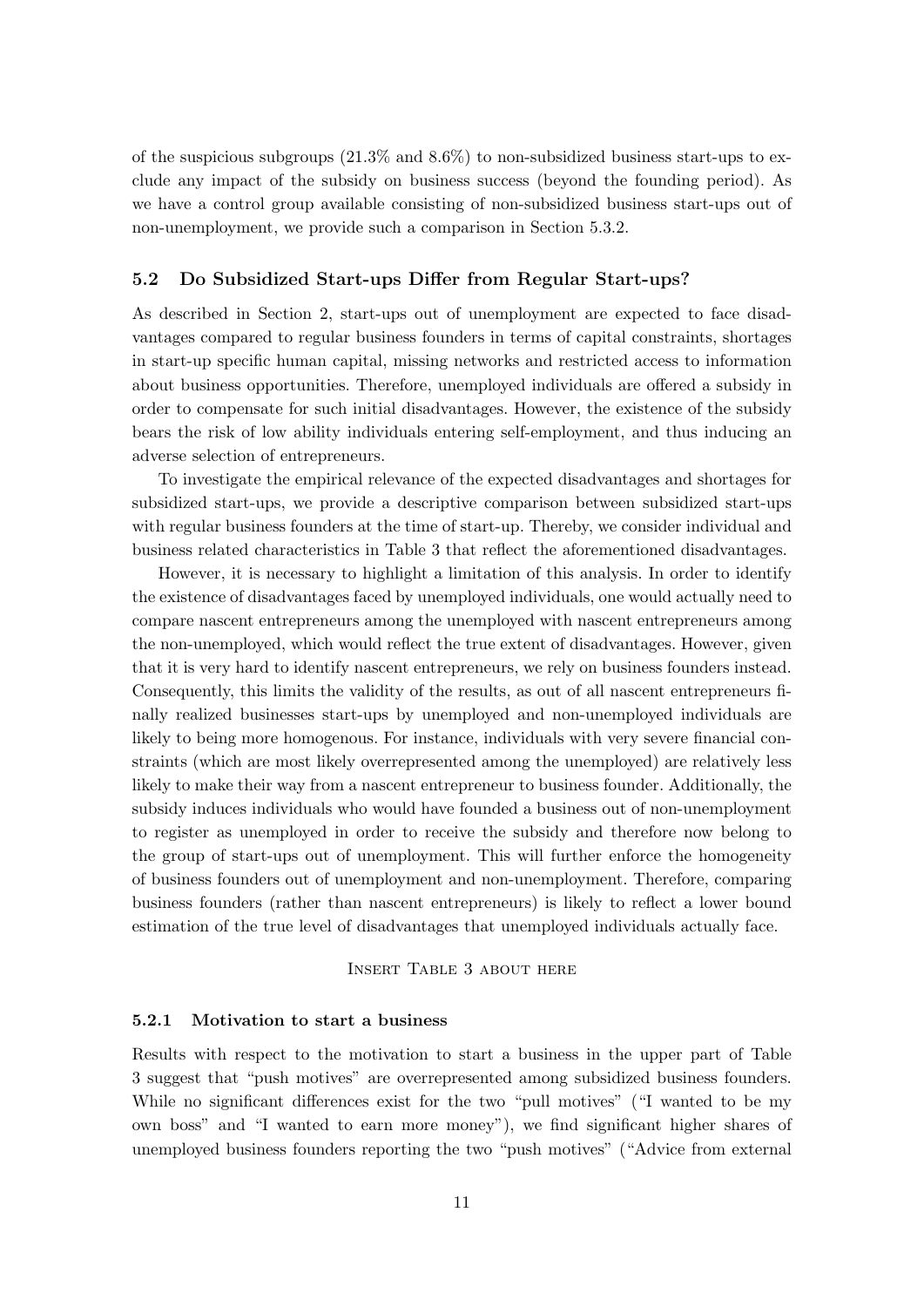institution (Employment Agency etc)" and "No employment alternative"). This suggests that necessity rather than opportunity reflects the dominant motivation among start-ups out of unemployment. Following Shane (2003), this can be considered a disadvantage as necessity start-ups usually have less access to information about business opportunities, and consequently (due to time restrictions) also realize less valuable business ideas.

#### 5.2.2 The Role of Human Capital and Networks

Human capital and existing networks play an important role for setting up and running a business (Parker, 2009). In order to reveal the disadvantages faced by the unemployed in this regard, we have measures available concerning formal education, employment and industry-specific experiences, and intergenerational transmission.

Starting with formal education, we consider both school achievement and professional education. Table 3 shows no significant differences with respect to school degrees for subsidized business founders. In terms of professional education, we find significant differences compared to regular business founders, but no clear pattern. Higher shares of previously unemployed business founders have an apprenticeship or university degree, while regular business founders are more likely to have graduated from a technical college or have another degree. Overall, we do not find clear evidence that subsidized business founders face disadvantages in terms of formal education. However, against the background of previous findings, our results are not very surprising given that general education has been shown to have only a moderate influence on the start-up decision (van Praag, van Sluis, and Vijverberg, 2008; Ucbasaran, Westhead, and Wright, 2008).

Another important aspect of human capital for starting a business comprises the existing employment and industry-specific experience of the founders. For instance, individuals might have acquired industry-specific knowledge from previous dependent employment, including contacts to potential customers or potential business partners. Our dataset allows us to disentangle between employment experience in general and industry-specific experiences. With respect to the former, Table 3 shows results concerning the individual time spent in employment (and unemployment) relative to the overall time spent in the labor market, whereby we observe that subsidized business founders have on average less employment (and more unemployment) experience, thus indicating a disadvantage.

Regarding industry-specific experience, the individuals were asked to report if they already had specific experience in the sector in which they started their self-employment. We detect a similar pattern compared to the general employment experience, i.e. subsidized business founders indeed seem to face disadvantages. Table 3 shows that subsidized business founders primarily acquired industry-specific experience from dependent employment while regular business founders are significant more likely to have industry-specific experience from previous self-employment. This depicts a significant advantage for regular business founders as they had realized a business start-up before and hence are likely to have valuable business networks, existing contacts to customers, etc., whereas subsidized start-ups generally do not have this experience.

Finally, we investigate differences in terms of intergenerational transmission, i.e., self-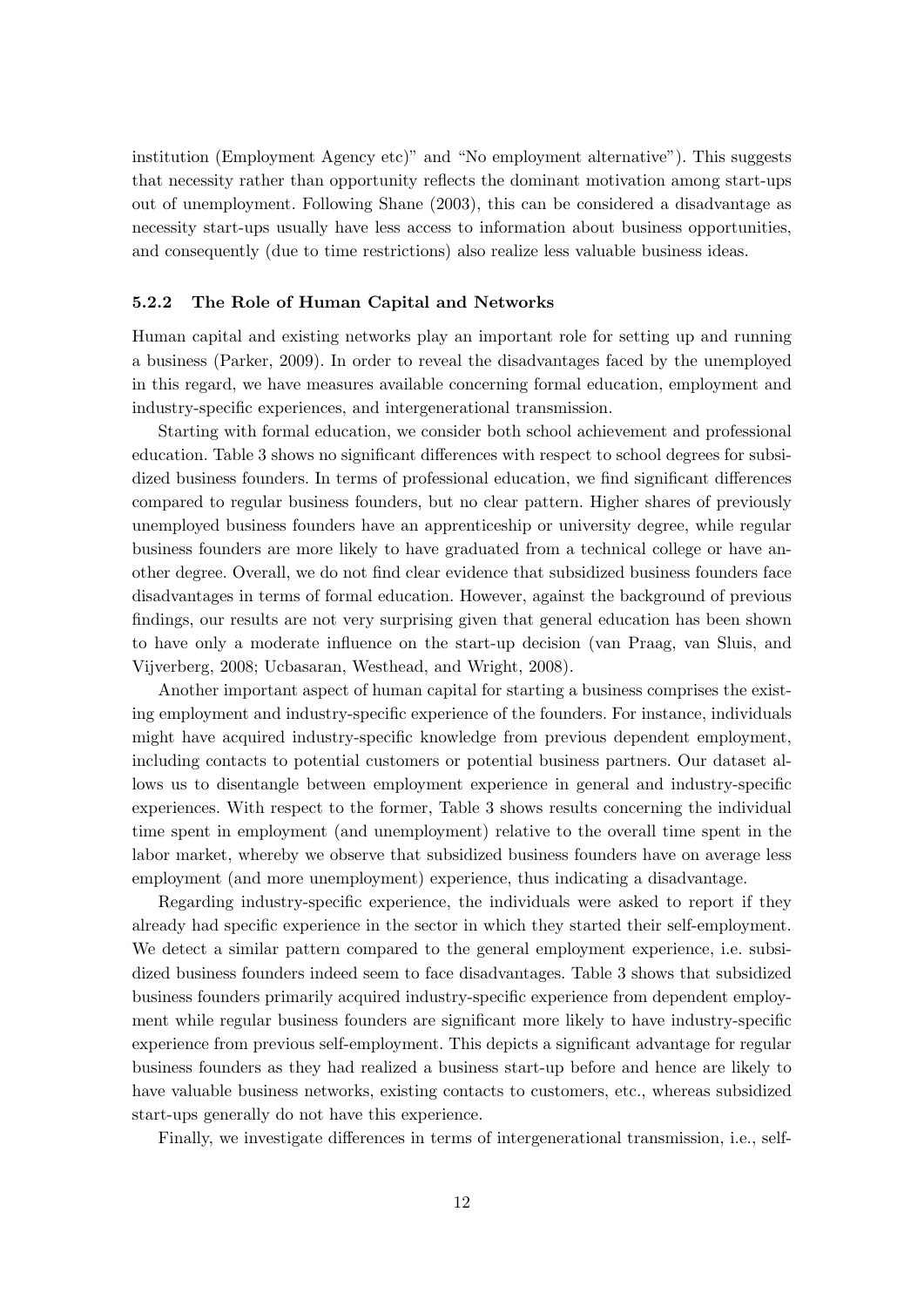employed parents transmit start-up specific abilities, existing businesses and networks to their children. Within the entrepreneurship literature, it has been shown that intrafamily transmission has a significant influence on the individual decision to become selfemployed and also on business performance over time (Tervo, 2006; Fairlie and Robb, 2007). Table 3 shows that subsidized start-ups seem to face disadvantages in this regard. Regular business founders are significantly more likely to have self-employed parents (and to experience intra-family business takeover) and hence are benefiting potentially more from intergenerational transmission of start-up specific abilities, networks and businesses.

#### 5.2.3 Capital Investments and Constraints

Finally, we consider capital investments realized at business start-up and within the founding period. As derived in Section 2, business founders out of unemployment are expected to have lower financial means and face a higher risk of being discriminated by capital markets, which restricts their access to loans.

Based on descriptive statistics in Table 3, we clearly find supportive evidence that subsidized start-ups invest less capital. While the share of individuals who invested capital at start-up is comparably high in both groups, at 82%, we find substantial differences in the invested amount. Regular business founders invest significantly more (44,170 Euro) capital at start-up than subsidized ones (21,740 Euro). This effect is not driven by statistical outliers, as the median and maximum values in Table 3 show.

Given the finding that subsidized start-ups invest remarkably less capital at start-up, the question remains as to whether the unemployed face more severe capital constraints or if the subsidy induces less capital investment.<sup>17</sup> To shed light on this question, we provide information regarding the source of the capital that has been invested at start-up. As described in the theory section, the unemployed are expected to have disadvantages in terms of personal equity and access to loans. While we do not have detailed information on personal equity, we know the share of the invested capital that has been financed by personal equity. We detect no significant differences between both groups, i.e. business founders finance on average 70% of the start-up capital by personal equity. Therefore, constraints in terms of personal equity might eventually lead to less capital investment.

Moreover, we find supportive evidence regarding the argument that the unemployed are discriminated by capital markets and hence face restricted access to loans. Table 3 shows that only 20% of subsidized start-ups received a loan, which was the case for 29% of regular business founders. More interestingly, 16% of all subsidized start-ups report that they received no loan but would have liked to, while this only applies to 10% among the regular business founders. Although we are unable to identify whether those individuals actually tried to apply for a loan in the end, we interpret this pattern as suggestive evidence for existing credit constraints in terms of the accessability of loans for the unem-

<sup>&</sup>lt;sup>17</sup>Based on the occupational choice model, we know that individuals become self-employed if expected profits are higher than wages. Due to the subsidy, unemployed individuals already choose to become selfemployed at lower levels of expected profits compared to regular business founders. If one assumes a positive correlation between capital investments and expected profits, it follows that subsidized businesses tend to invest less capital (Pfeiffer and Reize, 2000).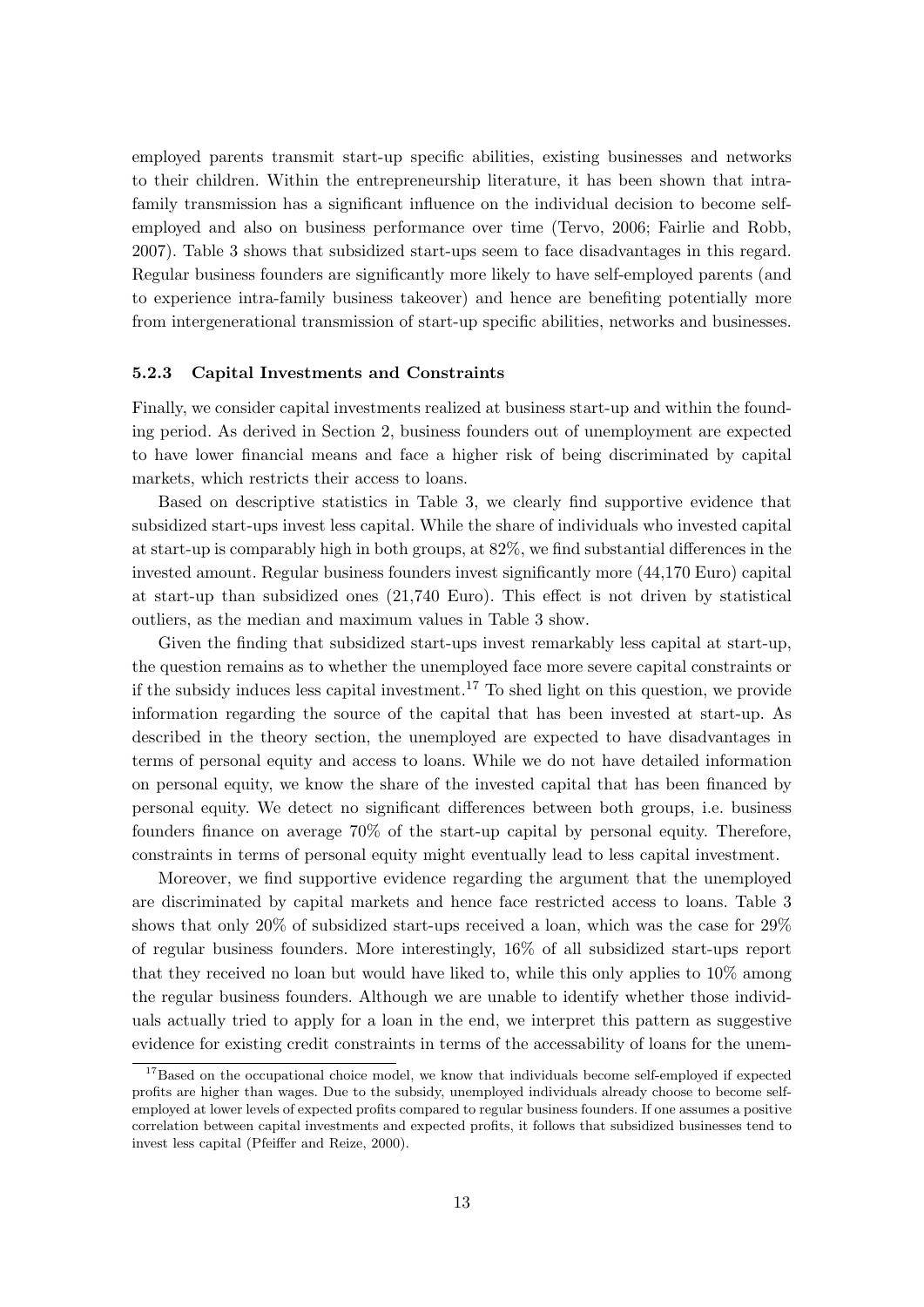ployed. Although we cannot precisely determine the impact of existing capital constraints on capital investments at start-up, the descriptive evidence prompts the conclusion that capital constraints seem to exist for unemployed individuals.

In summary, subsidized start-ups seem to have no shortages in terms of formal education; however, they have less employment and industry-specific experience, and fewer spillovers from intergenerational transmission. Moreover, we find evidence that necessity start-ups are overrepresented among business founders out of unemployment, suggesting disadvantages in terms of business preparation, owing to time restrictions. Finally, we detect capital constraints among the unemployed in terms of both the availability of personal equity and access to loans.

#### 5.3 Business Development

Given the existence of disadvantages for subsidized start-ups compared to regular startups, we now address the question of how subsidized businesses perform compared to regular businesses. From a theoretical perspective, the subsidy is expected to have two opposing effects on business survival and growth. On the one hand, the subsidy is expected to extend survival and provide individuals with financial flexibility that releases resources to catch up with regular business founders leading to comparable business development in the long run. However, on the other hand, it is anticipated that lower abilities among the subsidized individuals and the occurrence of moral hazard will negatively impact business development.

The question that we address is what would have happened if the subsidized unemployed person had started a business out of non-unemployment without the subsidy? To answer this question, we actually want to compare the development of a business started by an unemployed individual (with subsidy receipt) with a business started out of nonunemployment by the same individual. However, given that we only observe each individual either as previously unemployed or a regular business founder, we have to estimate the counterfactual situation for subsidized business founders. To do so, we use the group of regular business founders. The idea is to compare the group of subsidized start-ups to a counterfactual situation consisting of regular business founders that are identical at the time of start-up. However, as shown in the previous section and Table A.1 in the Appendix, substantial differences exist between both groups, and an unconditional comparison would lead to biased results. Therefore, to estimate the impact of prior employment status and hence subsidy receipt on business performance, we will use decomposition methods that allow us to disentangle the influence of differences in terms of observable and unobservable characteristics.

We use propensity score matching in order to align the group of regular business founders towards the group of subsidized start-ups in terms of observable characteristics (see Caliendo and Kopeinig, 2008, for details on propensity score matching). However, instead of interpreting the estimated gap in outcome variables as the causal average treatment effect on the treated (ATT), as conducted in the evaluation literature (Rosenbaum and Rubin, 1983; Imbens and Wooldridge, 2009), we interpret the gap as a conditional gap.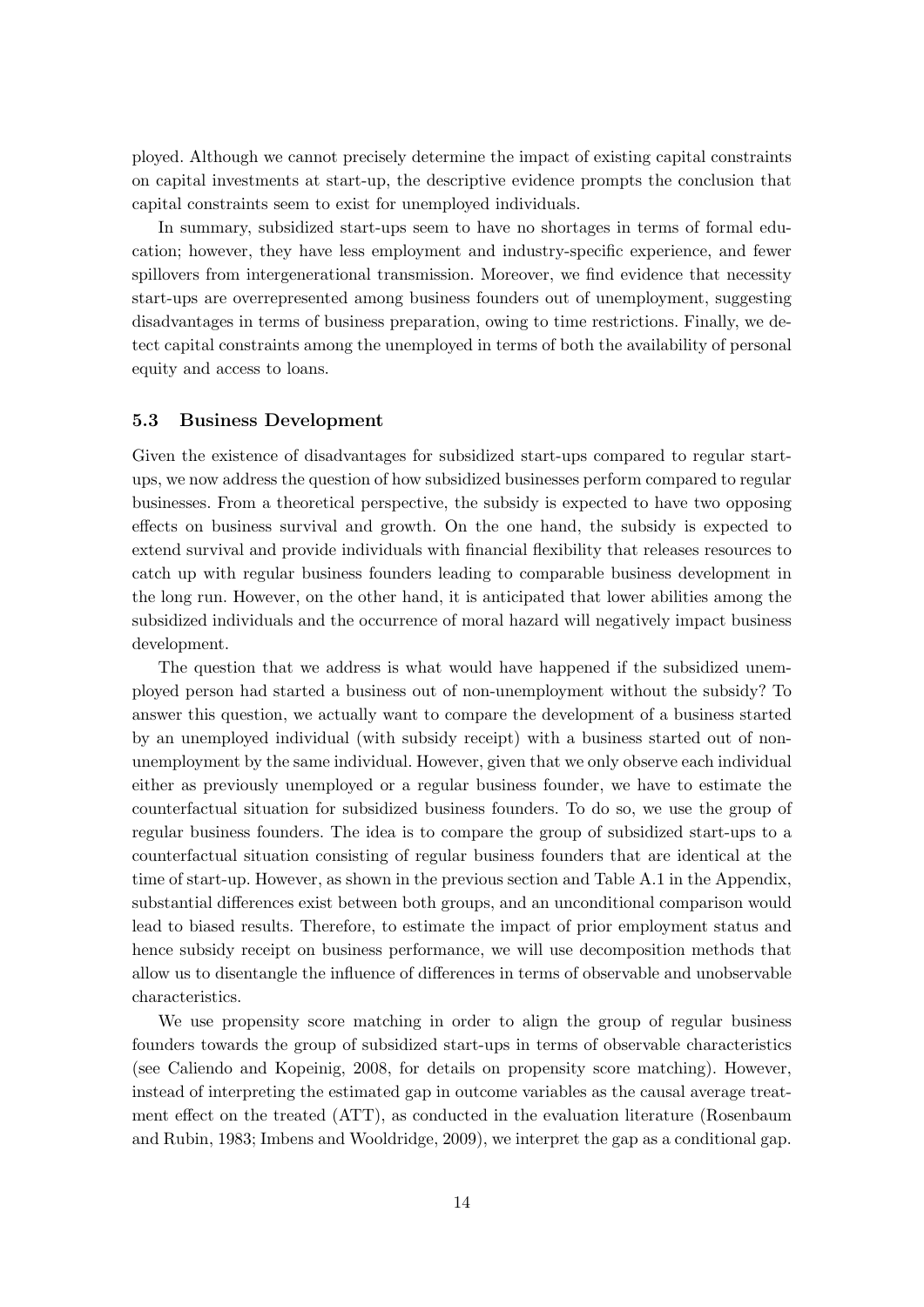This helps to answer the question of how subsidized founders would perform if they had the characteristics of regular business founders. In contrast to the evaluation literature, we do not claim causality and do not have to rely on the strong conditional independence assumption. The estimated effects are subsequently interpreted as conditional gaps that arise due to the difference in initial employment status (unemployed, not unemployed) and a residual term, i.e. which is unobservable (Frölich,  $2007$ ).<sup>18</sup> In other words, the conditional gap might arise from the choice to start a business out of unemployment or nonunemployment, and due to unobserved differences induced by the subsidy such as ability and moral hazard. The data allows us to control for a large vector of observable characteristics including labor market history and important information about the start-up (see Table A.1), which are correlated with ability and personality and thus should significantly reduce the remaining influence of unobserved differences. Details on the implementation of the matching procedure as well as the balancing characteristics are depicted in Appendix B.

#### 5.3.1 Main Results

To answer the question of how subsidized start-ups perform over time compared to regular business founders, Table 4 shows results with respect to survival in self-employment, income and business growth, as measured by the employee structure 19 months after business start-up. Note that subsidy receipt has been fully expired for at least four months at this time (see Section 3).

First of all, we focus on results for the full sample (upper part in Table 4). It can be seen that 19 months after start-up, 80.7% of subsidized business founders remain selfemployed compared to 72.6% in the case of regular business founders, indicating higher survival among the subsidized businesses. However, the question is to what extent this raw difference is driven by differences in observable characteristics. Column (3) shows the conditional share estimated by propensity score matching. It can be observed that controlling for observable characteristics reduces the outcome gap from initially 8.1% (raw) to 6.4% (conditional). However, the remaining conditional gap of 6.4%-points is statistically significant and therefore still indicates higher survival for subsidized start-ups. This might be explained by subsidy receipt (as started out of unemployment) and unobserved differences. As we find higher survival for subsidized business founders, it seems that the direct effect of the subsidy payment during the founding period dominates potentially induced negative effects such as lower ability or moral hazard. Regarding those who failed to remain self-employed, we do not find any significant differences between both groups in terms of integration in dependent employment or unemployment after having controlled for observable differences. This indicates that the subsidy receipt (and having started out of unemployment) apparently has no impact on post self-employment individual labor market status. With respect to working income, Table 4 shows significant higher net earnings for regular business founders, which is largely attributable to existing differences in

 $18$ See Caliendo and Lee (2013) and Krause, Rinne, and Schüller (2012) for similar applications using matching to perform decomposition.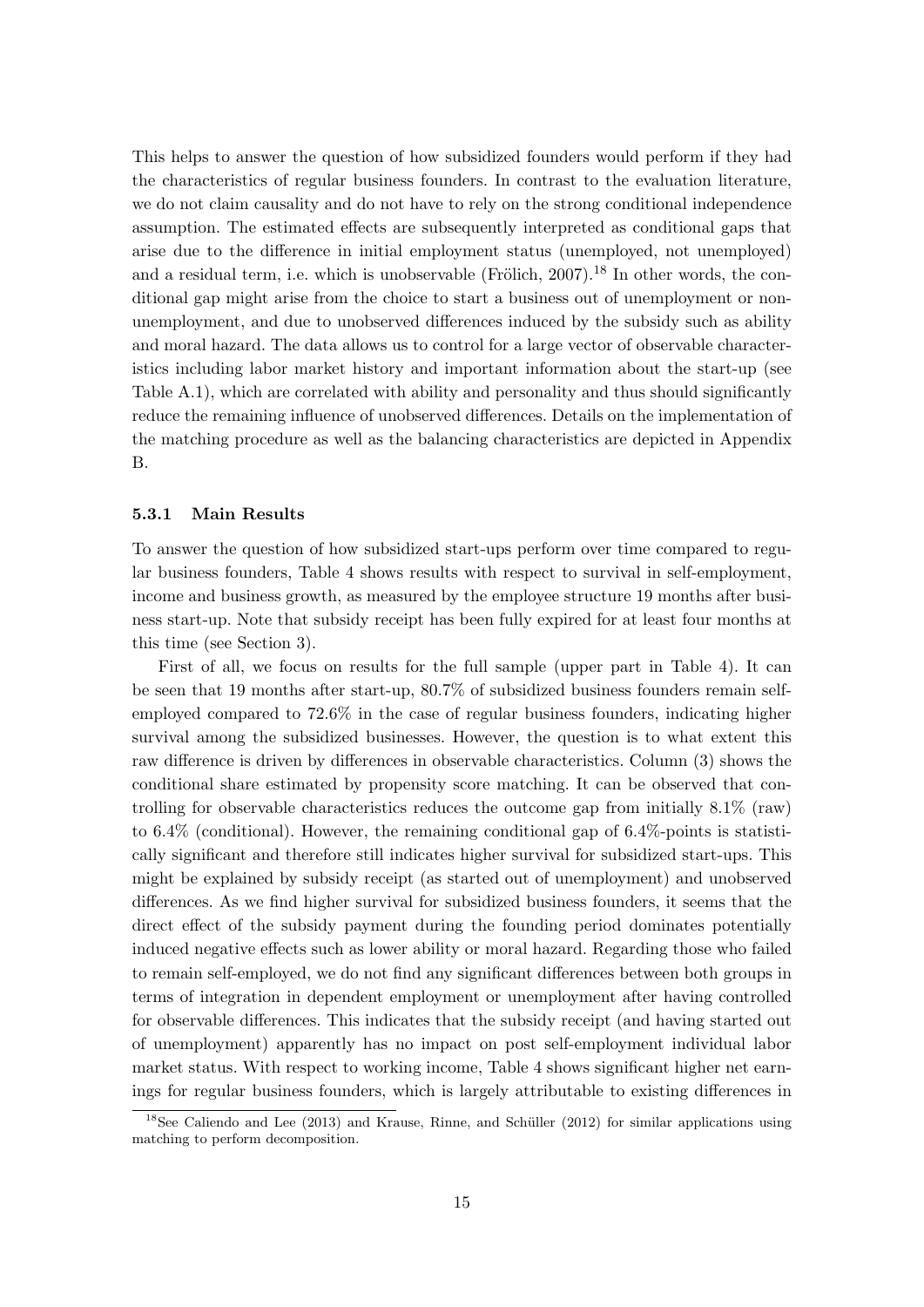observable characteristics. After having controlled for these differences, regular businesses have a net monthly working income of 2,500 Euro on average which is not significantly different to the monthly earnings of subsidized business founders.

Conditional on still being self-employed, Table 4 shows further business outcomes, highlighting significantly lower net income and less business growth for subsidized compared to regular business founders. For instance, 19 months after start-up, previously unemployed and subsidized business owners earn on average 2,389 Euro per month from their self-employed activity, which is, conditional on observable characteristics, 684 Euro less than regular business founders earn. However, despite the net income of subsidized founders being smaller compared to regular founders, it still exceeds monthly net earnings of a comparable full-time employee in Germany, which corresponded to about 1,900 Euro per month in 2010 (Caliendo, Hogenacker, and Künn, 2012).

Moreover, only 36.1% of previously subsidized business owners employ on average three full-time equivalent workers, compared to 56.5% employing on average six full-time equivalent workers among the regular business founders; whereby the conditional differences are also statistically significant. Similar to the discussion above, the differences between raw and conditional values indicate that differences in observable characteristics affecting outcome variables. After having controlled for observable differences, the remaining gaps indicate that subsidized business founders are lagging behind in terms of income and business growth. In contrast to business survival, this suggests that potentially induced negative effects such as lower ability or moral hazard dominate the subsidy effect.

#### Insert Table 4 about here

Finally, we shed light on the empirical relevance of the argument that start-ups out of unemployment implement less innovation due to restricted access to information concerning business opportunities or missing pull motives (Shane, 2003; Caliendo and Kritikos, 2009). Indeed, Table 4 confirms this expectation: After having controlled for observable characteristics, regular business founders are more likely to file a patent (not statistically significant though) or application to protect corporate identity (which is also statistically significant). This reflects the higher degree of innovation implemented by these firms during the first 19 months after start-up.

In summary, Table 4 suggests that subsidized start-ups face higher business survival, but lag behind regular business founders in terms of income, business growth and innovation. This finding might be explained by several reasons: The subsidy payment seems to extend survival in self-employment as it increases income and consequently the utility of remaining self-employed. Although a direct effect due to ongoing subsidy receipt can be excluded, it might be the case that the measurement 19 months after start-up is still influenced by recent subsidy expiration.<sup>19</sup> In order to finally conclude whether increased business survival is indeed attributable to the recently expired subsidy receipt, we would need a longer observation period.

<sup>&</sup>lt;sup>19</sup>The capital-intensive first part of the subsidy payment, i.e. unemployment benefit plus lump-sum payment of 300 Euro/month, has already expired for 10 months, and the optional second part, consisting of the lump-sum payment of 300 Euro/month only, for four months.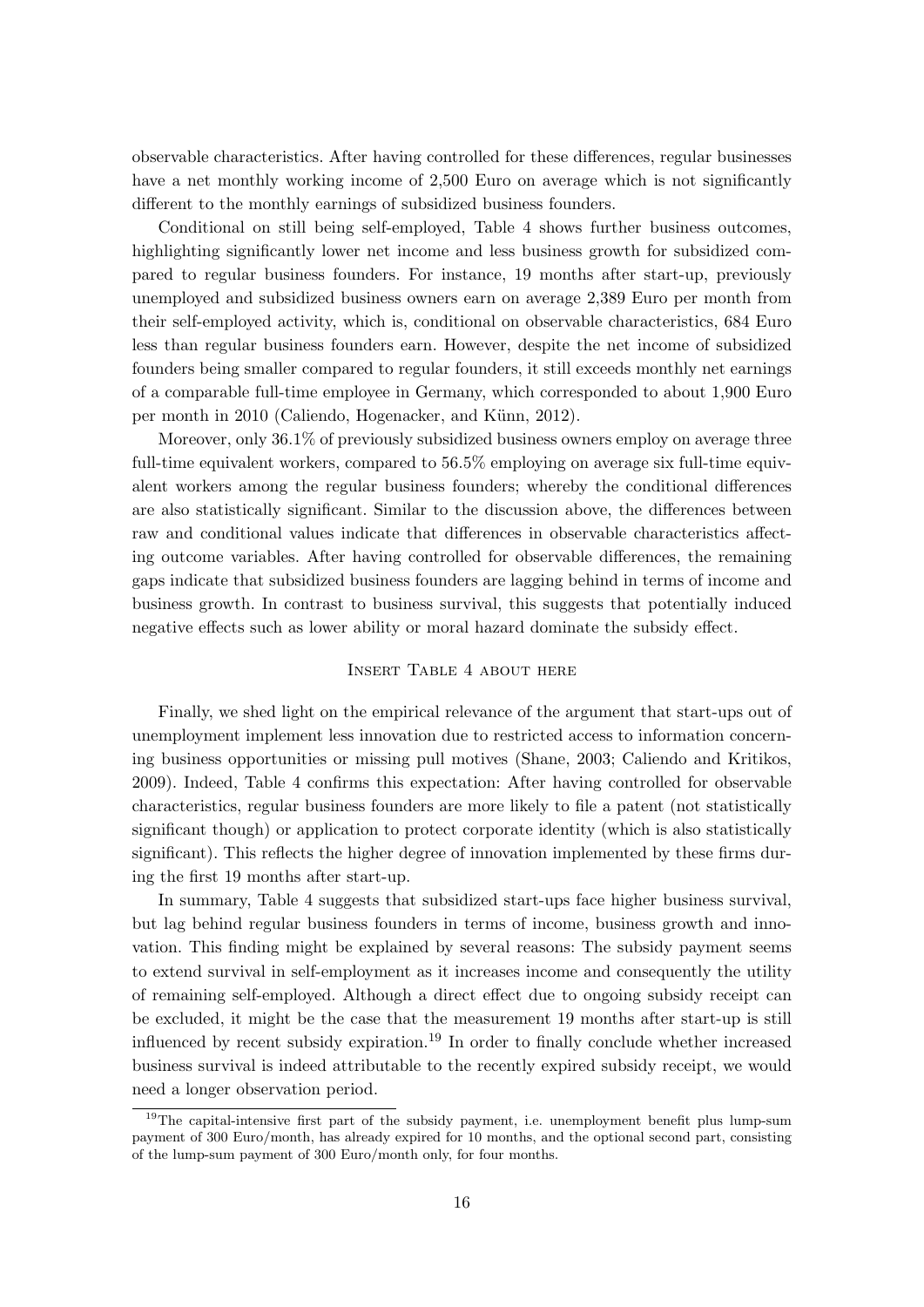The lower income and growth rates might be explained by three different issues: First, the subsidy allows low ability individuals to enter self-employment resulting in lower business performance. Second, the presence of the subsidy might have reduced business growth due to moral hazard. Third, the selection process of profitable and not profitable businesses (survival-of-the-fittest) is hindered by the subsidy payment. Within the regular businesses only the profitable businesses survive and grow larger than subsidized businesses where also non-profitable or low-profitable businesses are represented.

The question remains whether the identified gaps are persistent or will disappear after a while. In the long run, former subsidized firms have to survive and compete in the market without the subsidy and therefore might converge towards regular business founders. This is left for future research.

#### 5.3.2 The Role of Deadweight Effects

Based on descriptive evidence, we identify in Section 5.1 a share of 8.6% that is potentially affected by deadweight effects, having reported that they intentionally registered as unemployed to receive the subsidy and also that the subsidy had no impact on business survival during the first six months. For this group, we can reliably assume that they would have started a business out of non-unemployment in the absence of the subsidy and hence would belong to the group of regular business founders.<sup>20</sup> Therefore, comparing business outcomes of this suspicious subgroup with those of regular business founders allows us to validate whether the subsidy indeed had no impact on business success beyond the founding period. If this was the case, we could conclude that 8.6% of the subsidized founders are certainly affected by deadweight effects.

#### Insert Table 5 about here

Table 5 compares selected business outcomes of the suspicious subgroup of 8.6% of subsidized businesses that are likely to be affected by deadweight effects with those of regular business founders. We only present conditional values, i.e. after having controlled for differences in observable characteristics. As we can see, the same pattern as in Table 4 arises, with subsidized businesses showing higher survival rates 19 months after start-up, but lag behind regular businesses in terms of income, business growth and innovation. Although differences in income and innovation are not statistically significant (due to the lower number of observations compared to Table 4), the results clearly indicate that the share affected by deadweight effects must be even smaller than 8.6% as the subsidy still had some impact on business success for this subgroup.

 $^{20}$ We neglect results for the subgroup of 21.3% that is potentially affected by deadweight effects using the broad definition (see Section 5.1 and Table 2) as we cannot assume that this group would have started out of non-unemployment (and hence belong to regular business founders). Here, the adequate control group would consist of non-subsidized start-ups out of unemployment, which is difficult to create as almost no unemployed person starts a business without the subsidy in Germany. However, point estimates using our available control group indicate a similar pattern as for the share of 8.6%.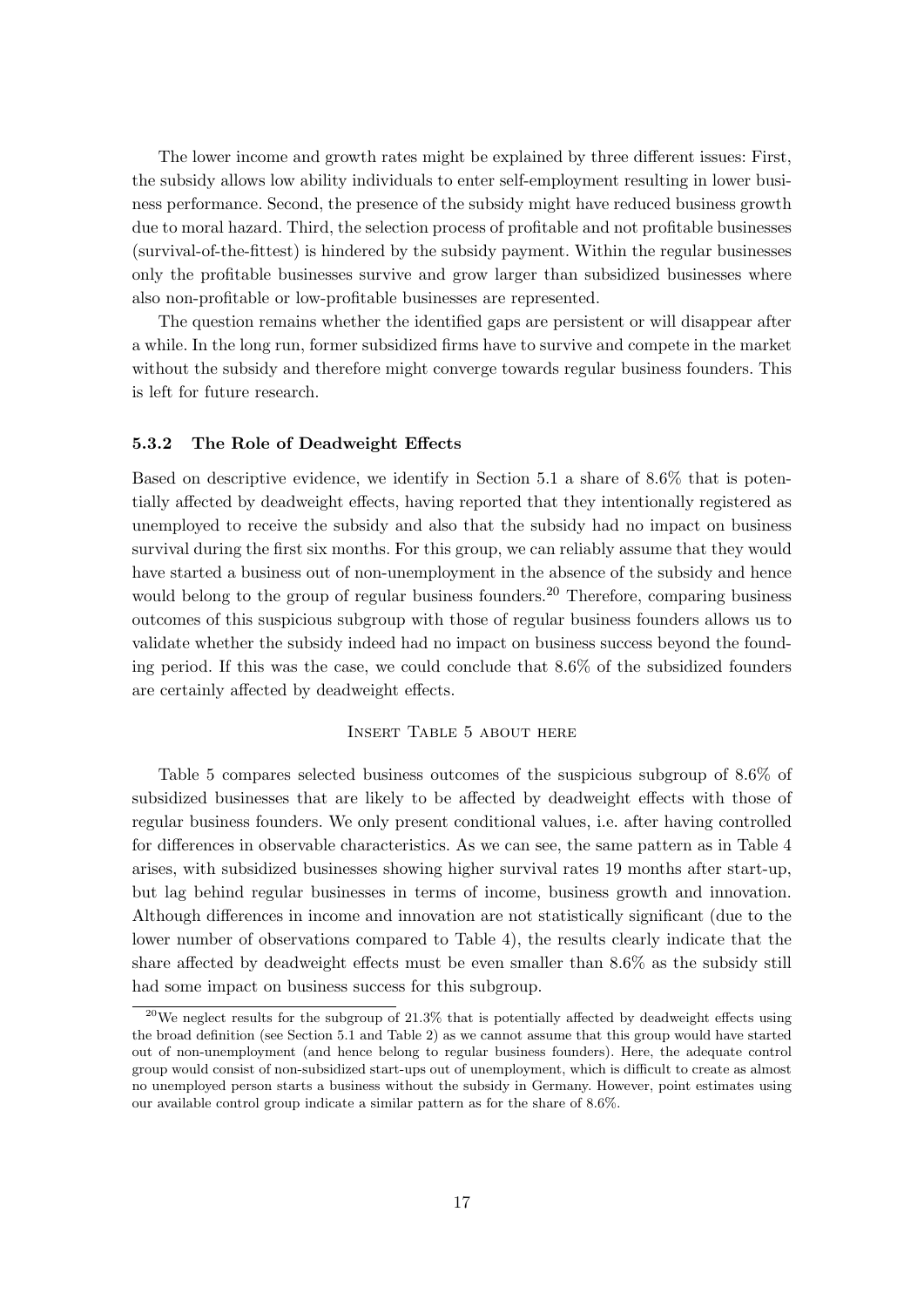## 6 Conclusion

This study investigates differences between subsidized start-ups out of unemployment and non-subsidized start-ups out of non-unemployment, thereby addressing three particular questions: First, do deadweight effects occur? Second, do initial differences exist between subsidized start-ups out of unemployment and other business start-ups? And third, how do businesses founded by subsidized unemployed individuals perform compared to "regular" business founders? Due to data restrictions, the empirical evidence on these questions has been very limited to date. This study uses a new data set based on a large-scale telephone survey that allows such a comparison. In addition to cross-sectional information on individual and business-related characteristics, the data also contains longitudinal information on business development.

The identification of deadweight effects associated with start-up subsidies requires two criteria to be fulfilled. First, that the subsidized individuals would have also become selfemployed in the absence of the subsidy and second, that business success is uncorrelated with the subsidy. With respect to the first issue, 48.3% of subsidized business founders reported that they would have even become self-employed without the subsidy, and 22.8% that they even intentionally registered as unemployed to receive the subsidy. While these shares are high, they do not directly correspond to deadweight effects, given that the second dimension is missing. Due to data restrictions it has not been possible to consider the second dimension in previous studies, and thus those shares have been often cited within the political discussion with respect to the occurrence of deadweight effects. However, the new dataset also allows us to observe the second dimension. We find that the initial shares of 48.3% and 22.8% significantly reduce down to 21.3% and 8.6% respectively, as only those also reported that the subsidy had no impact on business survival during the first six months. In addition to the descriptive evidence, we provide a direct comparison of the suspicious share of 8.6% to regular business founders in order to validate whether the subsidy indeed had no impact on business success beyond the founding period. We find significant differences and thus conclude that deadweight effects seem to exist, albeit at a (much) lower scale than usually assumed.

With respect to the second research question, i.e. whether initial differences between subsidized and regular start-ups exist, we find that founders of subsidized start-ups seem to have no shortages in terms of formal education. However, they have less employment and industry-specific experience, and fewer spillovers from intergenerational transmission. Moreover, we find evidence that necessity start-ups are overrepresented among subsidized business founders, suggesting disadvantages in terms of business preparation due to time restrictions. Finally, we detect capital constraints among the unemployed in terms of both the availability of personal equity and access to loans.

Given the detected differences at business start-up, we further investigate its influence on business performance over time. Using propensity score matching as a decomposition methods, we disentangle which part of the observed differences in business performance is due to differences in observable characteristics of business founders and which is due to the subsidy and related unobserved heterogeneity such as ability or moral hazard. Results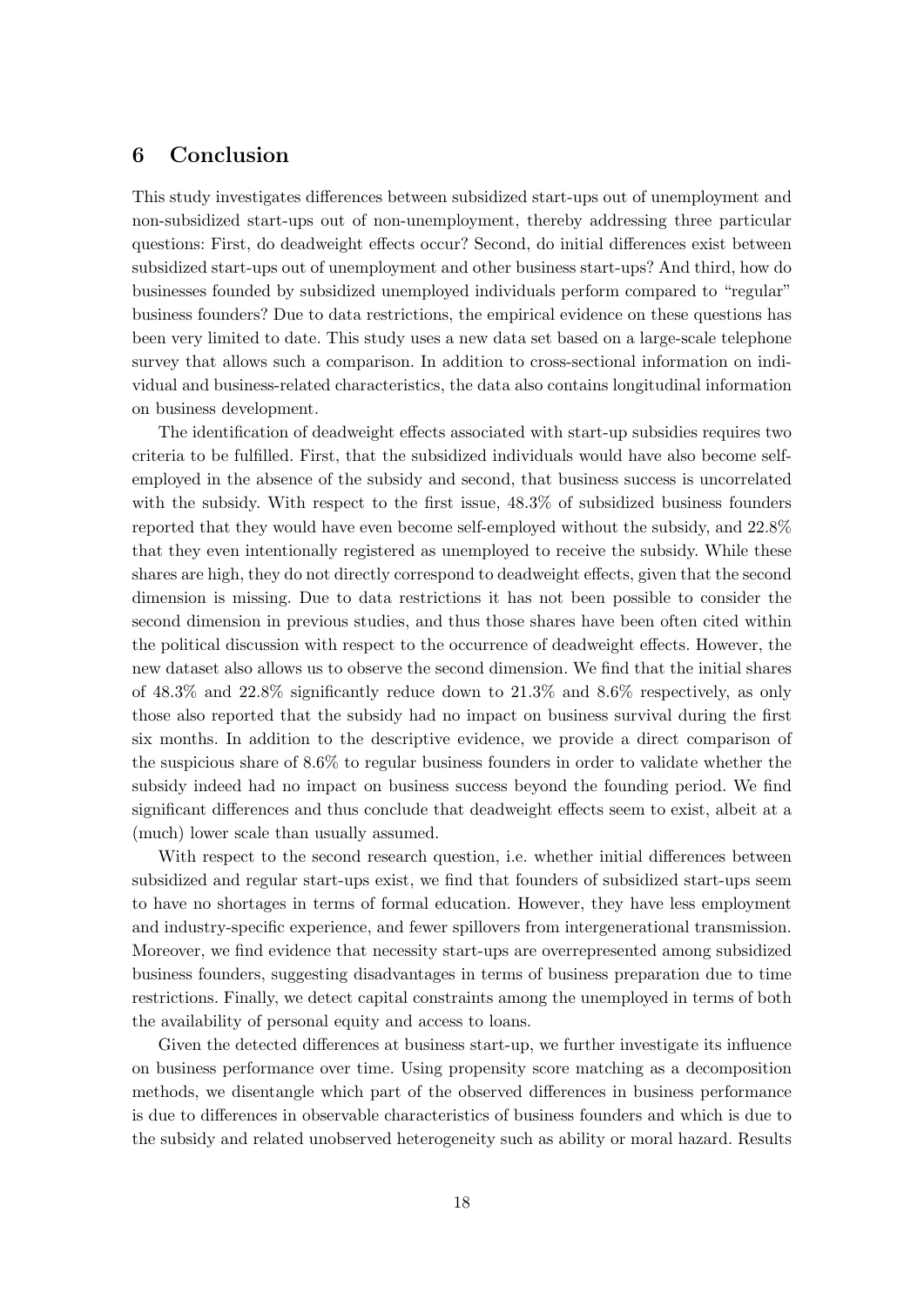indicate that subsidized start-ups out of unemployment face higher business survival rates 19 months after start-up, however, lag behind regular business founders in terms of income, business growth and innovation. The differences in business performance might be explained by different issues. First, given that the subsidy payment has recently expired, it might still have an ongoing positive effect on business survival. Second, the existence of the subsidy allows low ability individuals to enter self-employment, which negatively impacts business development. Third, the subsidy payment induces moral hazard or hinders the market mechanism, i.e. the selection process of profitable and not profitable businesses (survival-of-the-fittest). Future research is encourage to investigate whether the identified gaps remain in the longer run, or if subsidized and regular businesses converge once the subsidy receipt is far behind.

Although the observation period is limited, the findings in this paper suggest that the subsidy indeed helps unemployed individuals to set up a business and survive the critical founding period; however, it also induces a negative bias in terms of business performance. Therefore, the findings complement the overall picture with respect to the effectiveness of the subsidy program. The subsidy helps unemployed individuals to sustainably escape unemployment (effective as an ALMP program), however, it does not spur business growth and innovation (less successful from a business perspective). This latter aspect should concern policy makers if subsidized businesses are proven to persistently lag behind.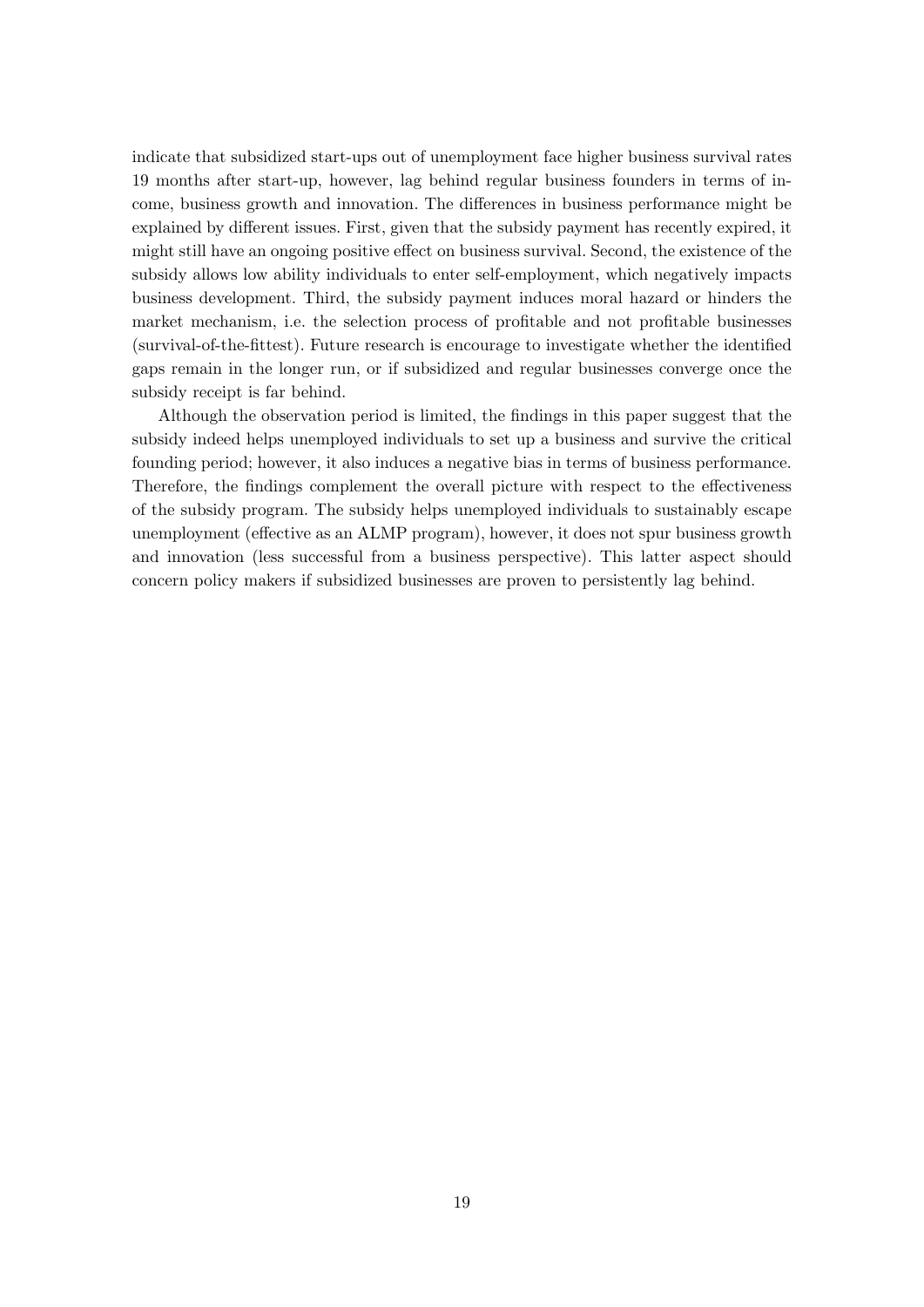## References

- ANDERSSON, P., AND E. WADENSJÖ (2007): "Do the Unemployed Become Successful Entrepreneurs?," International Journal of Manpower, 28(7), 604–626.
- BLANCHFLOWER, D., AND A. OSWALD (1998): "What Makes an Entrepreneur?," Journal of Labor Economics, 16(1), 26–60.
- BÖNTE, W., AND M. JAROSCH (2011): "Gender Differences in Competitiveness, Risk Tolerance, and other Personality Traits: Do they contribute to the Gender Gap in Entrepreneurship?," Schumpeter Discussion Paper 2011-012.
- Boden, R. J. (1999): "Flexible Working Hours, Family Responsibilities, and Female Self-Employment: Gender Differences in Self-Employment Selection," American Journal of Economics and Sociology, 58(1), 71–83.
- BUNDESMINISTERIUM FÜR ARBEIT UND SOZIALES UND INSTITUT FÜR ARBEITSMARKT und Berufsforschung (2011): "Sachstandsbericht der Evaluation der Instrumente," Forschungsbericht, Berlin, Nürnberg.
- Caliendo, M., and J. Hogenacker (2012): "The German Labor Market after the Great Recession: Successful Reforms and Future Challenges," IZA Journal of European Labor Studies, 1:3.
- CALIENDO, M., J. HOGENACKER, AND S. KÜNN (2012): "Alte Idee, neues Programm: Der Gründungszuschuss als Nachfolger von Überbrückungsgeld und Ich-AG," Journal of Labor Market Research, 45(2), 99–123.
- CALIENDO, M., AND S. KÜNN  $(2011)$ : "Start-Up Subsidies for the Unemployed: Long-Term Evidence and Effect Heterogeneity," Journal of Public Economics, 95(3-4), 311– 331.
- (2012): "Getting Back into the Labor Market: The Effects of Start-Up Subsidies for Unemployed Females," Discussion Paper 6830, IZA.
- CALIENDO, M., AND S. KOPEINIG (2008): "Some Practical Guidance for the Implementation of Propensity Score Matching," Journal of Economic Surveys, 22(1), 31–72.
- Caliendo, M., and A. Kritikos (2009): ""I Want to, But I Also Need to": Start-Ups Resulting from Opportunity and Necessity," Discussion Paper 4661, IZA.
- Caliendo, M., and A. Kritikos (2010): "Start-Ups by the Unemployed: Characteristics, Survival and Direct Employment Effects," Small Business Economics, 35(1), 71–92.
- Caliendo, M., and W.-S. Lee (2013): "Fat chance! Obesity and the transition from unemployment to employment," Economics & Human Biology, 11, 121–133.
- Clark, K., and S. Drinkwater (2000): "Pushed out or pulled in? Self-employment among ethnic minorities in England and Wales," Labour Economics, 7, 603–628.
- de Wit, G. (1993): "Models of Self-Employment in a Competitive Market," Journal of Economic Surveys, 7(4), 367–397.
- DÉSIAGE, L., R. DUHAUTOIS, AND D. REDOR (2012): "Long Term Effect of Public Subsidies on Start-up Survival and Economic Performance. An Empricial Study with French Data," Discussion paper.
- FAIRLIE, R. W., AND A. M. ROBB (2007): "Why Are Black-Owned Businesses Less Successful than White-Owned Businesses? The Role of Families, Inheritances, and Business Human Capital," Journal of Labor Economics, 25(2), 289–323.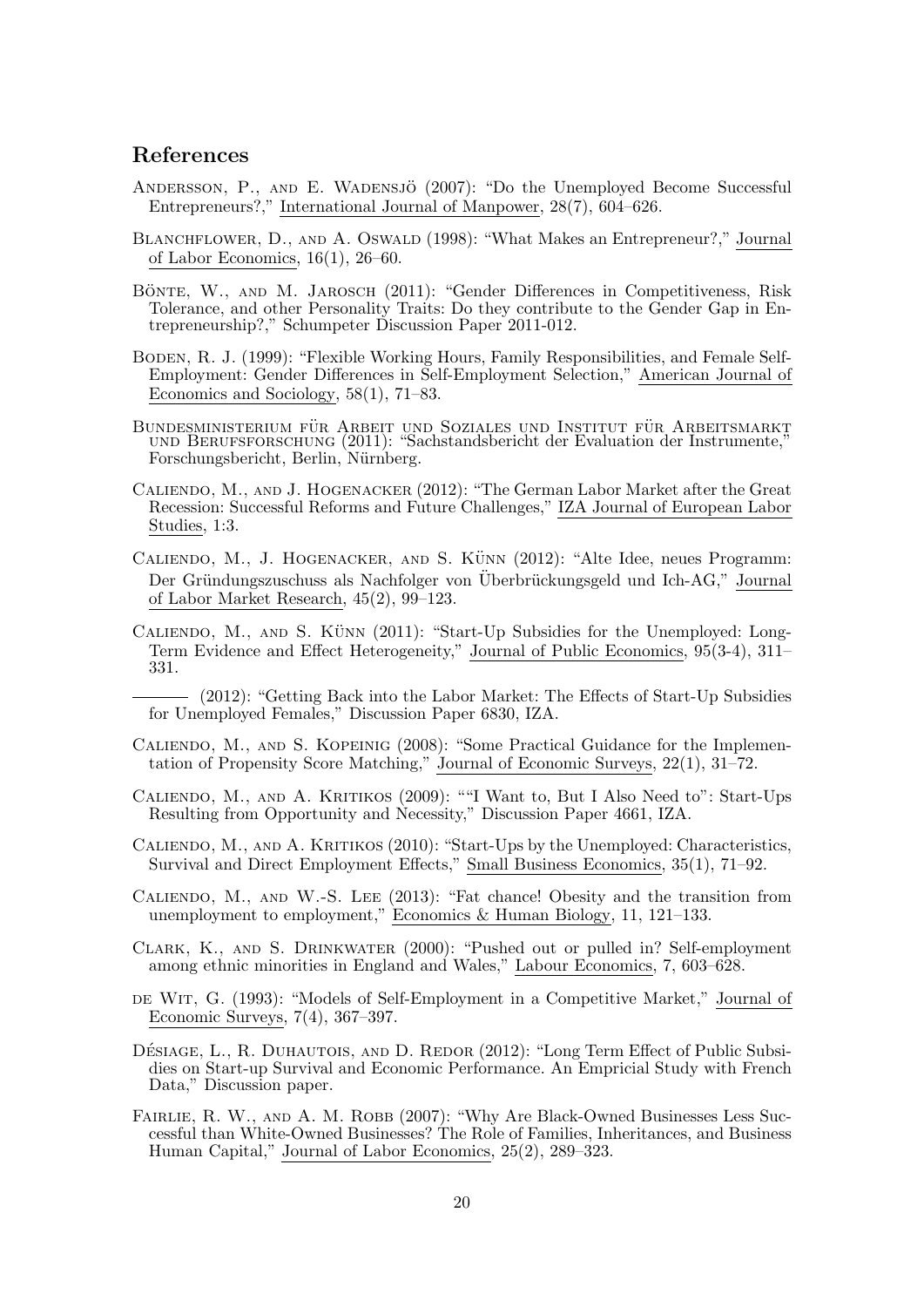- FRITSCH, M., A. KRITIKOS, AND A. RUSAKOVA (2012): "Who Starts a Business and Who is Self-Employed in Germany," Discussion Paper 6326, IZA.
- FRÖLICH, M. (2007): "Propensity Score Matching without Conditional Independence Assumption - With an Application to the Gender Wage Gap in the United Kingdom," Econometrics Journal, 10, 359–407.
- FRYGES, H., S. GOTTSCHALK, AND K. KOHN (2010): "The KfW/ZEW Start-up Panel: Design and Research Potential," Journal of Applied Social Science Studies, 130(1), 117– 131.
- Gurley-Calvez, T., A. Biehl, and K. Harper (2009): "Time-Use Patterns and Women Entrepreneurs," American Economic Review: Papers and Proceedings, 99(2), 139–144.
- Hinz, T., and M. Jungbauer-Gans (1999): "Starting a Business after Unemployment: Characteristics and Chances of Success (Empirical Evidence from a Regional German Labour Market)," Entrepreneurship and Regional Development, 11, 317–333.
- IMBENS, G., AND J. M. WOOLDRIDGE (2009): "Recent Developments in the Econometrics of Program Evaluation," Journal of Economic Literature, 47(1), 5–86.
- KFW BANKENGRUPPE (2010): KfW-Gründungsmonitor 2010.
- KFW BANKENGRUPPE (2012): KfW-Gründungsmonitor 2012.
- Kirzner, I. M. (1973): Competition and Entrepreneurship. University of Chicago Press, Chicago.
- Klapper, L. F., and S. C. Parker (2011): "Gender and the Business Environment for New Firm Creation," The World Bank Research Observer, 26(2).
- Knight, F. H. (1921): Risk, Uncertainty, and Profit. Houghton Mifflin, Boston and New York.
- KRAUSE, A., U. RINNE, AND S. SCHÜLLER  $(2012)$ : "Kick It Like Özil? Decomposing the Native-Migrant Education Gap," Discussion Paper 6696, IZA.
- KREDITANSTALT FÜR WIEDERAUFBAU (2012): "KfW-Gründungsmonitor 2012. Jährliche Analyse von Struktur und Dynamik des Gründungsgeschehens in Deutschland," Frankfurt.
- LECHMANN, D., AND C. SCHNABEL (2012): "Why is there a gender earnings gap in selfemployment? A decomposition analysis with German data," IZA Journal of European Labor Studies, 1(6).
- LENIHAN, H. (2004): "Evaluating Irish Industrial Policy in Terms of Deadweight and Displacement: A Quantative Methodological Approach," Applied Economics, 36, 229– 252.
- Meager, N. (1996): "Self-Employment as an alternative to dependent employment for the unemployed," in International Handbook of Labour Market Policy and Evaluation, ed. by G. Schmid, J. O'Reilly, and K. Schömann, pp. 489–519. Edward Elgar.
- Niefert, M. (2010): "Characteristics and Determinants of Start-ups from Unemployment: Evidence from German Micro Data," Journal of Small Business and Entrepreneurship, 23, 409–429.
- Parker, S. C. (2009): The Economics of Entrepreneurship. Cambridge University Press, New York, Cambridge.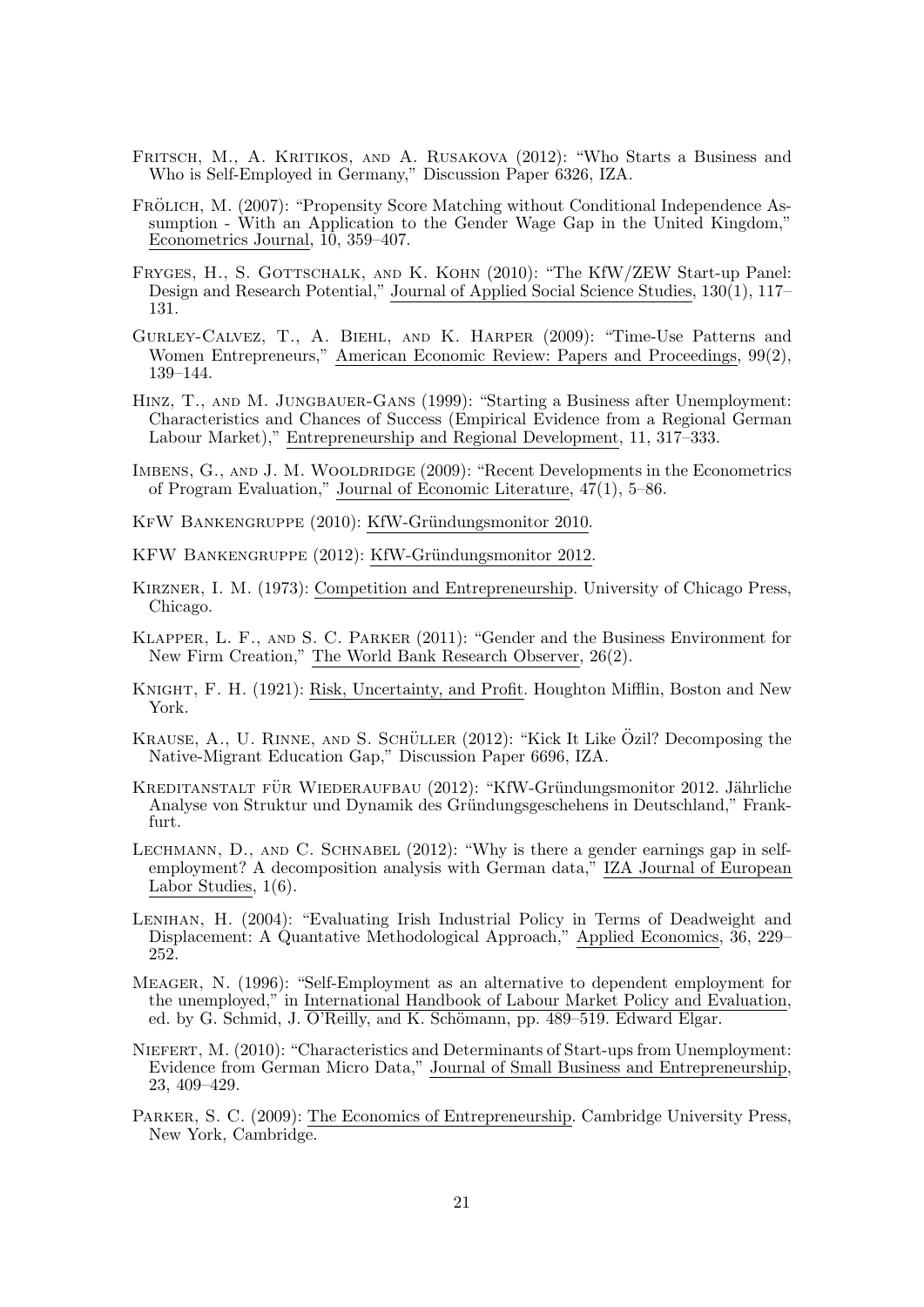- Perry, G. (2006): "Are Business Start-Up Subsidies Effective for the Unemployed: Evaluation of Enterprise Allowance," Working paper, Auckland University of Technology.
- Pfeiffer, F., and F. Reize (2000): "Business Start-Ups by the Unemployed an Econometric Analysis Based on Firm Data," Labour Economics, 7, 629–663.
- PIORKOWSKY, M., AND M. BUDDENSIEK (2011): Selbständige in Deutschland 2006-2010 - mit einer Sonderauswertung nach Wirtschaftsbereichen 1996-2008: Der Selbständigen-Monitor mit dem vollständigen Datensatz des Mikrozensus des Statistischen Bundesamtes. Universität Bonn.
- ROSENBAUM, P., AND D. RUBIN (1985): "Constructing a Control Group Using Multivariate Matched Sampling Methods that Incorporate the Propensity Score," The American Statistican, 39(1), 33–38.
- Rosenbaum, P. R., and D. Rubin (1983): "The Central Role of the Propensity Score in Observational Studies for Causal Effects," Biometrika, 70(1), 41–50.
- Schumpeter, J. A. (1939): Business Cycles. A Theoretical, Historical and Statistical Analysis of the Capitalist Process. McGraw-Hill, New York, Toronto, London.
- Shane, S. (2003): A General Theory of Entrepreneurship: The Individual-Opportunity Nexus. Edward Elgar, Cheltenham (UK), Northhampton (MA, USA).
- Sianesi, B. (2004): "An Evaluation of the Swedish System of Active Labour Market Programmes in the 1990s," The Review of Economics and Statistics, 86(1), 133–155.
- Storey, D. J. (2003): "Entrepreneurship, Small and Medium Sized Enterprises and Public Policies," in Handbook of Entrepreneurship Research, ed. by Z. Acs, and D. Audretsch, pp. 473–511. Kluwer Academic Publishers.
- Tervo, H. (2006): "Regional Unemployment, Self-employment and Family Background," Applied Economics, 38, 1055–1062.
- TOKILA, A., M. HAAPANEN, AND J. RITSILÄ (2008): "Evaluation of Investment Subsidies: When Is Deadweight Zero?," International Review of Applied Economics, 22(5), 585– 600.
- Ucbasaran, D., P. Westhead, and M. Wright (2008): "Opportunity Identification and Pursuit: Does an Entrepreneur's Human Capital Matter?," Small Business Economics, 30, 153–173.
- van Praag, M., J. van Sluis, and W. Vijverberg (2008): "Education and Entrepreneurship Selection and Performance: A Review of the Empirical Literature," Journal of Economic Surveys, 22, 795–841.
- WHITEFORD, P., AND W. ADEMA (2007): "What Works Best in Reducing Child Poverty: A Benefit or Work Strategy?," Social, Employment and Migration Working Papers 51, OECD.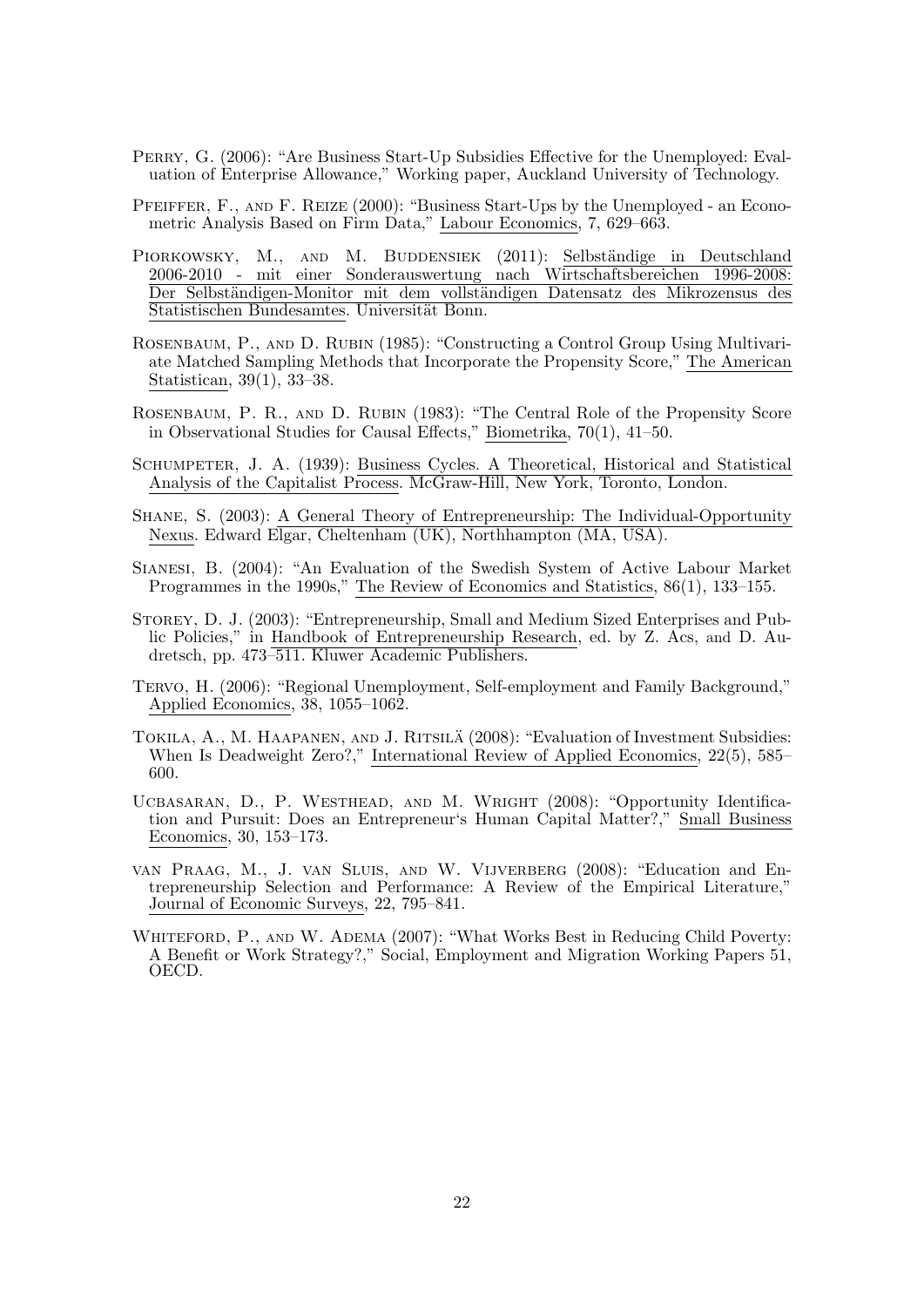## Tables and Figures



Figure 1: Start-up Activity in Germany 2006-2011

 $\longrightarrow$ KfW Start-up Monitor (Source: Kreditanstalt für Wiederaufbau, 2012)  $\ldots$  .  $\ldots$ Start-up Subsidy (Source: Statistics of the Federal Employment Agency) Notes: Only full-time business start-ups.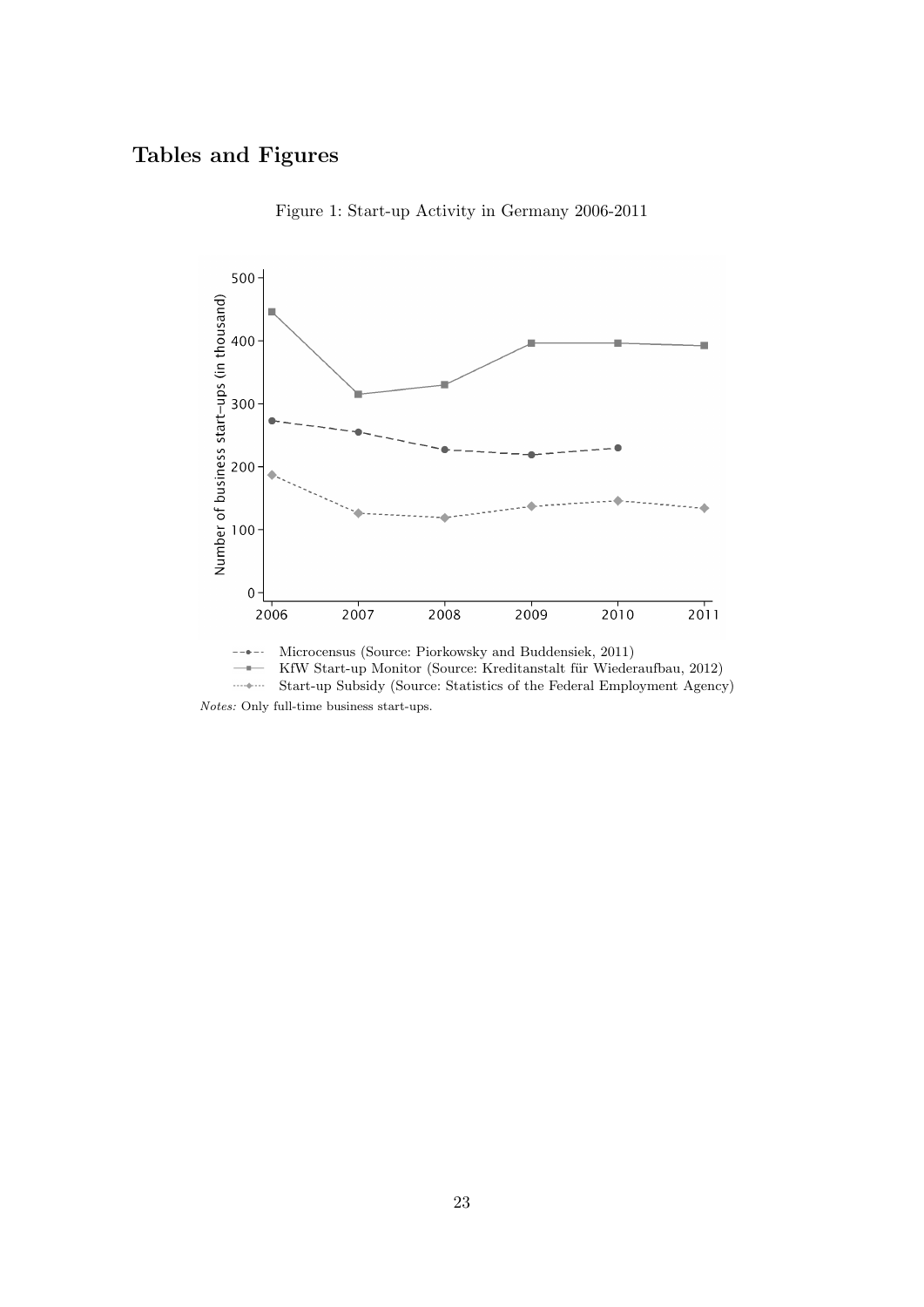

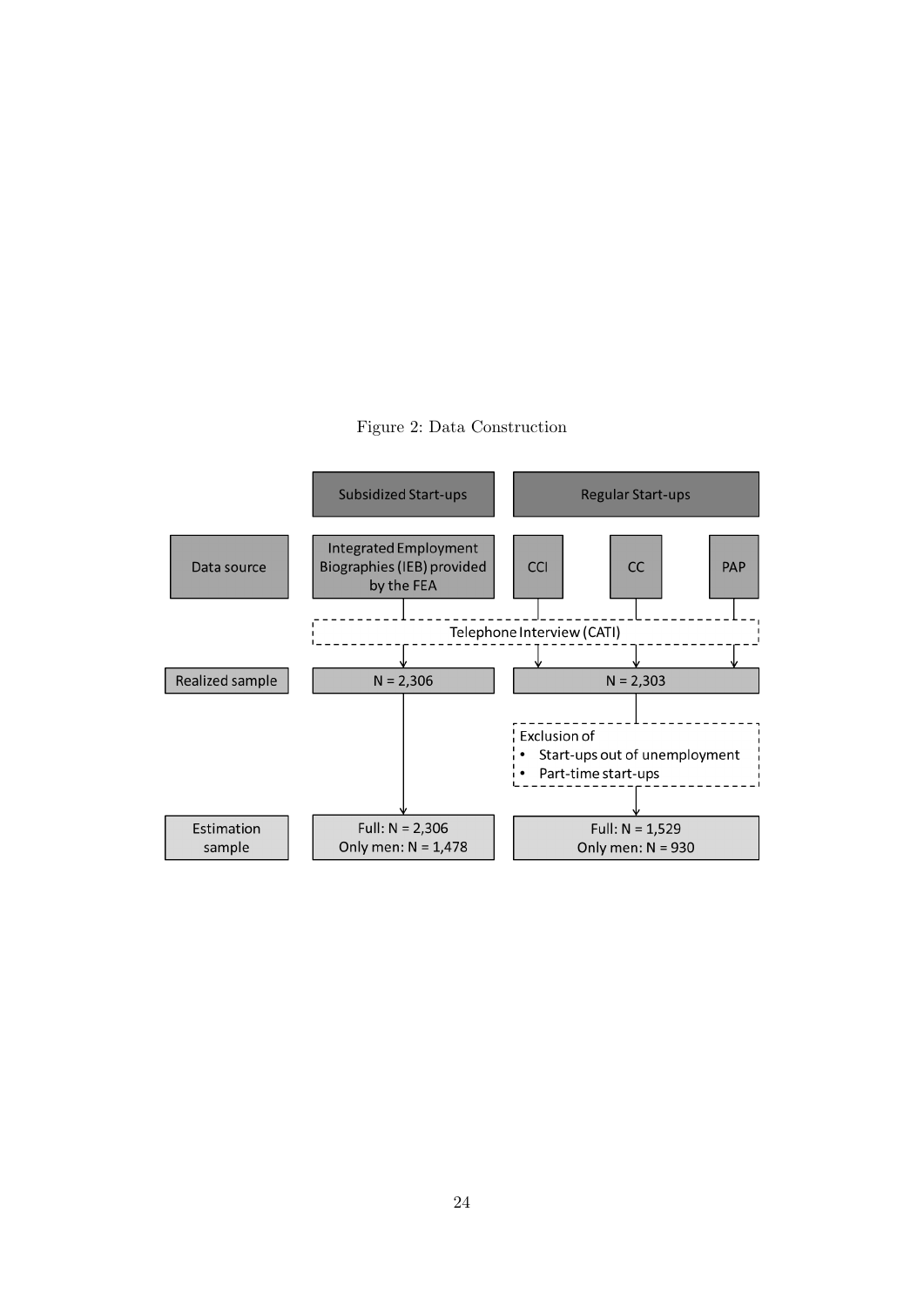|                                                 | Realized sample of<br>non-subsidized<br>business founders | All business founders<br>based on the<br>German Microcensus |
|-------------------------------------------------|-----------------------------------------------------------|-------------------------------------------------------------|
| Number of observation                           | 2,303                                                     | 1,053                                                       |
| Men                                             | 63.4                                                      | 57.0                                                        |
| East Germany                                    | 10.5                                                      | 21.4                                                        |
| Not German                                      | 5.3                                                       | 13.8                                                        |
| Age distribution                                |                                                           |                                                             |
| ~<~25                                           | 4.5                                                       | 8.7                                                         |
| $25 - < 35$                                     | 21.0                                                      | 30.0                                                        |
| $35 - 45$                                       | 29.4                                                      | 32.6                                                        |
| $45 - 56$                                       | 29.3                                                      | 21.5                                                        |
| > 56                                            | 15.9                                                      | 7.2                                                         |
| Professional education                          |                                                           |                                                             |
| Unskilled workers                               | 5.4                                                       | 16.0                                                        |
| Skilled Workers (apprenticeship)                | 47.6                                                      | 48.1                                                        |
| Technical college education (master craftsman)  | 20.3                                                      | 9.7                                                         |
| University education                            | 22.6                                                      | 26.0                                                        |
| Others                                          | 4.1                                                       | 0.2                                                         |
| Sectoral distribution of business foundation    |                                                           |                                                             |
| Agriculture, forestry, fishing                  | 1.8                                                       | 1.3                                                         |
| Manufacturing, construction, crafts             | 29.0                                                      | 14.4                                                        |
| Retail                                          | 18.1                                                      | 13.6                                                        |
| Services (logistic, financial industry, IT etc) | 36.4                                                      | 26.2                                                        |
| Others                                          | 14.7                                                      | 44.5                                                        |

Table 1: Comparison of the Realized Sample of Non-Subsidized Business Founders with a Representative Sample of All Business Founders Based on the German Microcensus

Notes: All numbers are percentages. The information from the German Microcensus is based on own calculations using the 2009 survey, including all individuals who reported that they became self-employed in 2009 (N=1,053).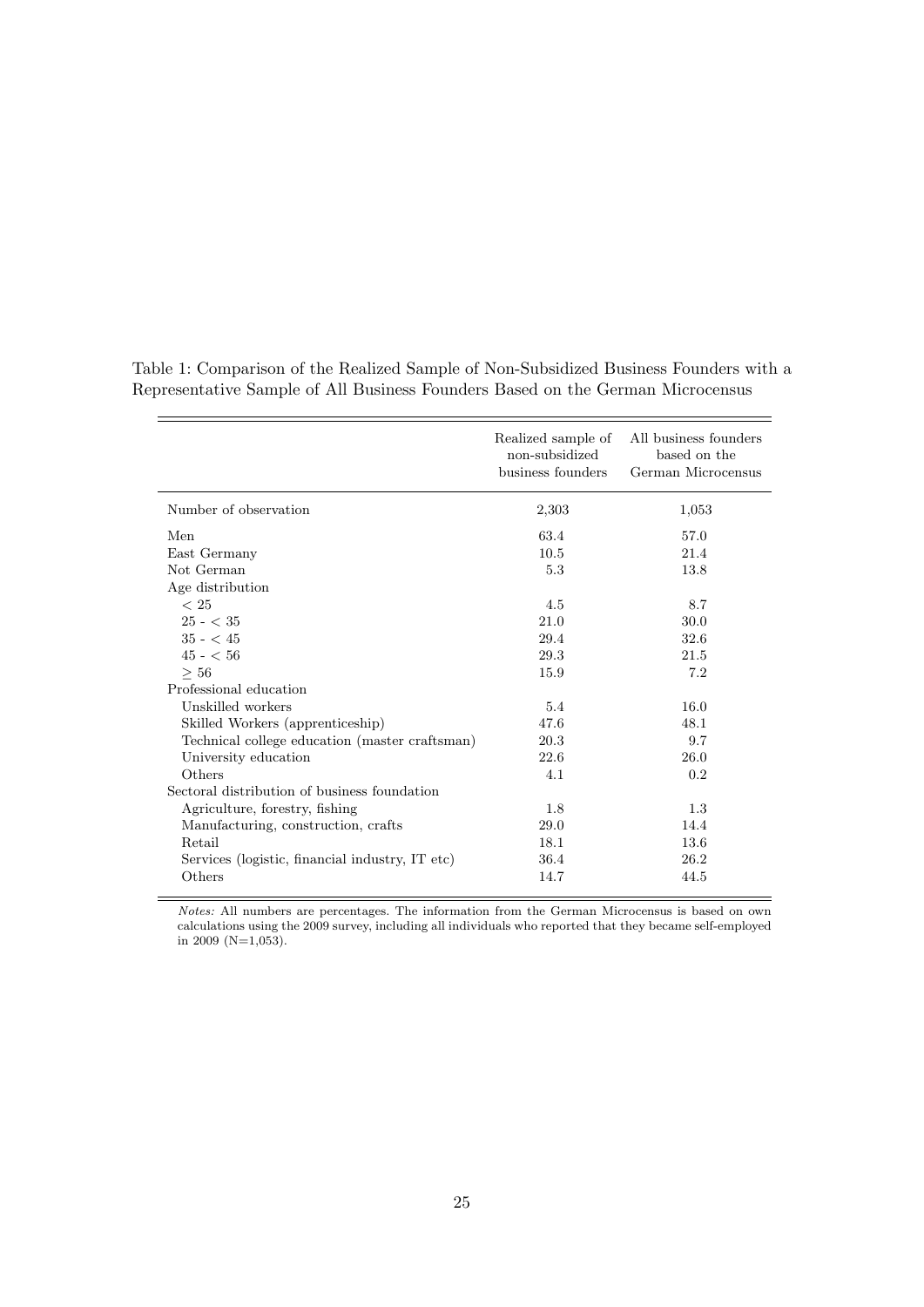| Second dimension of deadweight effects<br>Statement: The subsidy was highly relevant for business<br>survival during the founding period (first six months). <sup><i>a</i>)</sup> |          |                  |       | Total |
|-----------------------------------------------------------------------------------------------------------------------------------------------------------------------------------|----------|------------------|-------|-------|
|                                                                                                                                                                                   | Disagree | Perhaps          | Agree |       |
| First dimension of<br>deadweight effects                                                                                                                                          |          |                  |       |       |
| Statement 1: I would you have started a business even without the subsidy? <sup><i>a</i>)</sup>                                                                                   |          |                  |       |       |
| Disagree                                                                                                                                                                          | 5.5      | $3.2\phantom{0}$ | 33.7  | 42.4  |
| Perhaps                                                                                                                                                                           | 2.0      | 1.0              | 6.5   | 9.4   |
| Agree                                                                                                                                                                             | 21.3     | 4.7              | 22.3  | 48.3  |
| Statement 2: Did you intentionally register as unemployed to receive the subsidy?                                                                                                 |          |                  |       |       |
| No                                                                                                                                                                                | 20.2     | 6.3              | 50.8  | 77.2  |
| Yes                                                                                                                                                                               | 8.6      | 2.5              | 11.7  | 22.8  |

Table 2: Descriptive Evidence on the Occurrence of Deadweight Effects Related to the Start-up Subsidy

Notes: Only subsidized founders. Shares in %.

 $a)$  The categories rely on a aggregation of a scale variable. The respondents were faced with the statement and asked to give their answer on a scale from 1 (fully disagree) to 7 (fully agree). We categorized the values 1 to 3 to "Disagree", 4 to "Perhaps", and 5 to 7 to "Agree".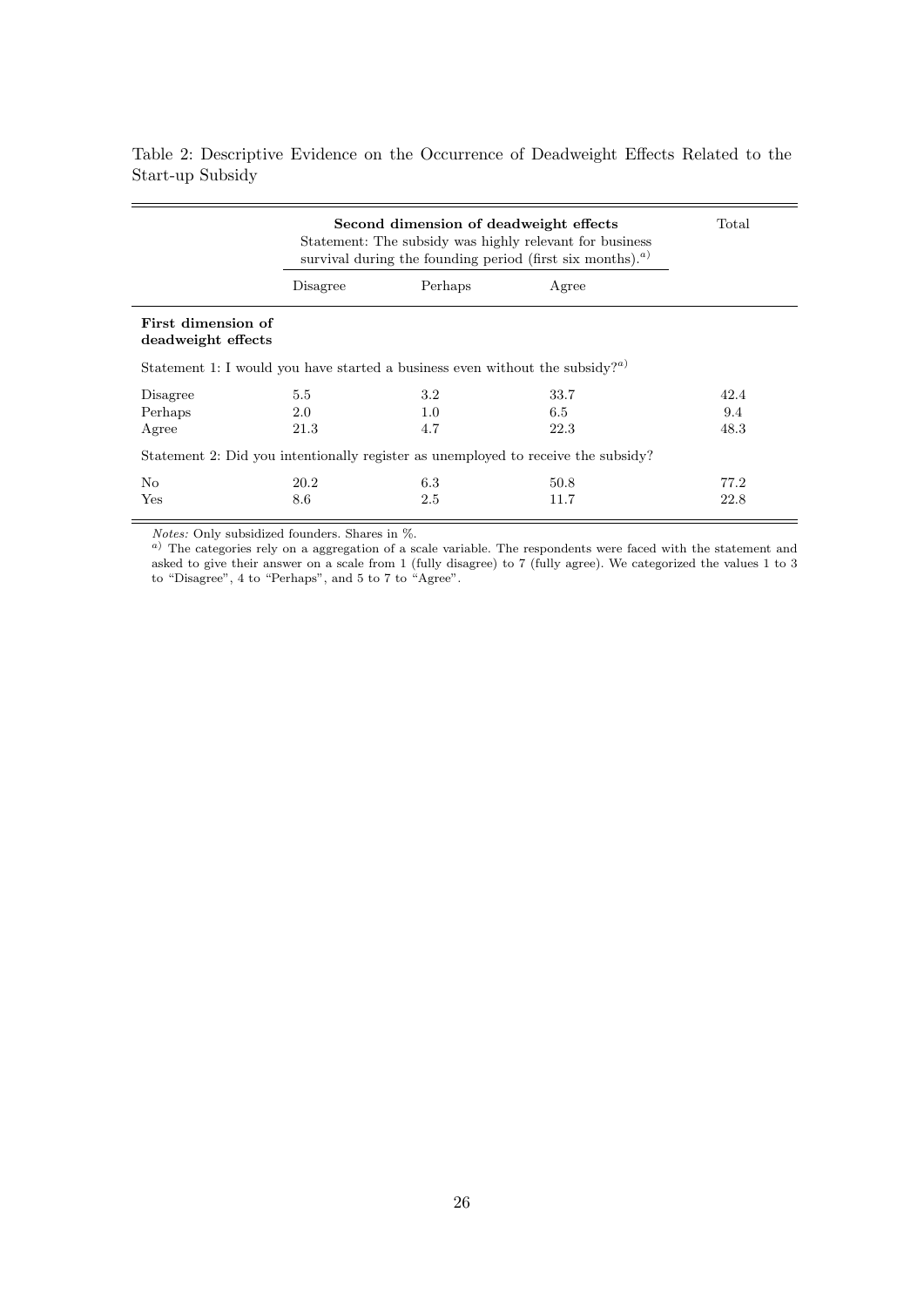Table 3: Individual and Business Related Characteristics of Subsidized and Regular Startups at the Time of Start-up

|                                                                                   | Subsidized<br>founders | Regular<br>founders  |
|-----------------------------------------------------------------------------------|------------------------|----------------------|
| Motivation to start a business                                                    |                        |                      |
| Wanted to be my own boss                                                          | 70.1                   | 68.2                 |
| I wanted to earn more money                                                       | 58.7                   | $57.5\,$             |
| Advice by external institution (e.g. Employment Agency)                           | 18.9                   | $11.7***$            |
| No employment alternative                                                         | 36.8                   | $17.6***$            |
|                                                                                   |                        |                      |
| School achievement                                                                |                        |                      |
| None or lower secondary school                                                    | 21.0                   | 21.6                 |
| Middle secondary school                                                           | 31.3                   | 31.6                 |
| Upper secondary school                                                            | 47.8                   | 46.8                 |
| Professional education                                                            |                        |                      |
| Unskilled workers                                                                 | 4.8                    | 6.2                  |
| Skilled Workers (apprenticeship)                                                  | 45.9                   | $36.1***$            |
| Technical college education (master craftsman)                                    | 17.1                   | $24.9***$            |
| University education                                                              | 30.9                   | $27.6*$              |
| Others                                                                            | 1.4                    | $5.1***$             |
| Employment experience before start-up (as a share of working time <sup>b)</sup> ) |                        |                      |
| Lifetime Employment                                                               | 73.0                   | $76.0***$            |
| Lifetime Unemployment                                                             | 4.6                    | $2.0***$             |
| Industry-specific experience before start-up                                      |                        |                      |
| Due to dependent employment                                                       | 71.7                   | $61.3***$            |
| Due to previous self-employment                                                   | 19.4                   | $24.6***$            |
| Due to secondary employment                                                       | 21.1                   | $17.0***$            |
| Due to hobby                                                                      | 25.0                   | 27.3                 |
| Due to honorary office                                                            | 6.1                    | 7.2                  |
| None                                                                              | 11.0                   | 12.4                 |
|                                                                                   |                        |                      |
| Intergenerational transmission                                                    |                        |                      |
| Parent are/were self-employed                                                     | 32.9                   | $46.6***$            |
| Business takeover                                                                 | 2.8                    | $14.4***$            |
| Capital invested at start-up (in $\%$ )                                           | 81.6                   | 82.0                 |
| Average amount invested (in Euro)                                                 | 21,739.5               | $44, 172.3***$       |
| [Median]                                                                          | [8,000.0]              | [15,000.0]           |
| [Max]<br>Share of equity (in $\%$ )                                               | [600, 000.0]<br>73.3   | [650, 000.0]<br>74.3 |
|                                                                                   |                        |                      |
| Raising of credit since start-up (in $\%$ )                                       |                        |                      |
| Yes, loan received                                                                | 20.0                   | $28.9***$            |
| No, but wanted to borrow                                                          | 16.0                   | $10.7***$            |
| No loan needed                                                                    | 64.0                   | $60.4*$              |
|                                                                                   |                        |                      |

Notes: Subsidized founders: Out of unemployment. Regular founders: Non-subsidized business founders out of non-unemployment. All numbers are percentages and measured at start-up. Based on a t-test, statistical significance at the  $1/5/10$  %-level is denoted by \*\*\*/\*\*/\*.

<sup>a</sup>) Measured at the time of the interview, i.e., 20 months after start-up.

 $^{b)}$  Standardized by (Age-15)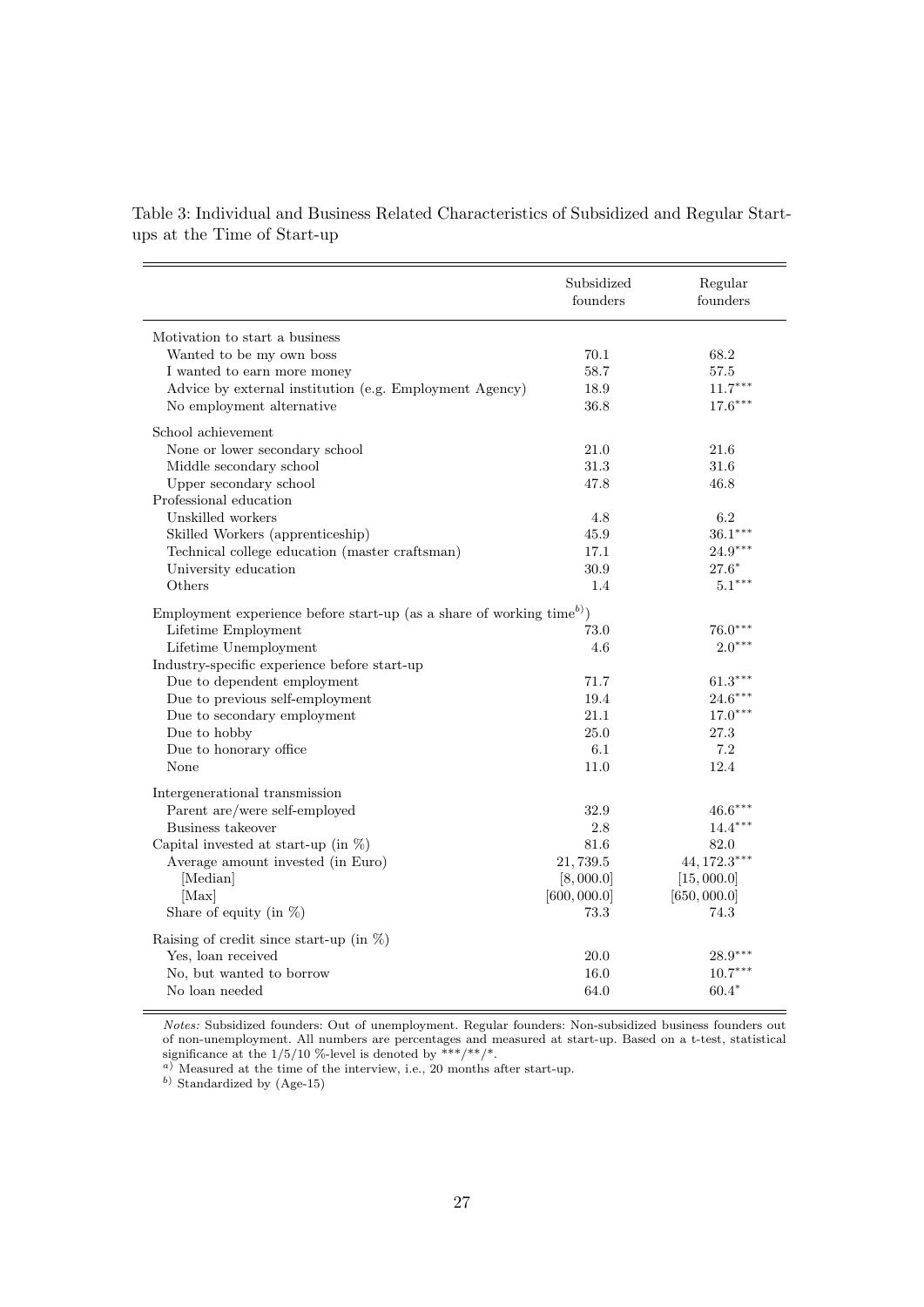|                                                         | Subsidized<br>founders<br>(1) | raw<br>(2)           | Regular founders<br>conditional<br>(3) |
|---------------------------------------------------------|-------------------------------|----------------------|----------------------------------------|
| Full sample                                             |                               |                      |                                        |
| Main labor market status (in $\%$ )                     |                               |                      |                                        |
| Self-employed                                           | 80.7                          | $72.6***$            | $74.4***$                              |
| Dependent employed                                      | 11.5                          | 10.6                 | 14.7                                   |
| Unemployed                                              | 4.8                           | $1.6^{\ast\ast\ast}$ | 4.2                                    |
| Income measures (in Euro, net) <sup><i>a</i>)</sup>     |                               |                      |                                        |
| Monthly working income                                  | 2,146.0                       | $2,636.6***$         | 2,374.4                                |
| Conditional analysis: Self-employed individuals only    |                               |                      |                                        |
| Income measures (in Euro, net) <sup><i>a</i>)</sup>     |                               |                      |                                        |
| Monthly working income                                  | 2,388.8                       | $3,243.9***$         | $3,073.0**$                            |
| Hourly working income                                   | 11.5                          | $16.4***$            | $15.1***$                              |
| Working time (in hours/week)                            | 51.3                          | 51.1                 | 51.5                                   |
| Monthly equivalent household income <sup>b)</sup>       | 2,050.4                       | $2,792.3***$         | $2,382.1*$                             |
| Employee structure                                      |                               |                      |                                        |
| At least one employee (in $\%$ )                        | 36.1                          | $62.8***$            | $56.5***$                              |
| Number of full-time equivalents <sup>c)</sup>           | 3.1                           | $7.0***$             | $6.2***$                               |
| Innovation implemented by businesses (in $\%$ )         |                               |                      |                                        |
| Filed patent application                                | 2.0                           | $5.0**$              | 2.6                                    |
| Filed application to legally protect corporate identity | 6.8                           | $12.8***$            | $16.0**$                               |

#### Table 4: Business Development 19 Months After Start-up

Note: Subsidized founders: Out of unemployment. Regular founders: Non-subsidized business founders out of non-unemployment. The first column shows the outcome variables as realized by the subsidized businesses 19 months after start-up. Column two and three show the raw and conditional values for regular business founders respectively. Conditional values are calculated based on propensity score matching. Statistical significance at the  $1/5/10$  %-level is denoted by \*\*\*/\*\*/\* and in case of the conditional values are based on bootstrapping with 200 replications.

 $a)$  We excluded eight individuals who reported a monthly income larger than 30,000 Euro.

b) The equivalent income is calculated by adjusting the household income by the number of household members. The household income is divided by the weighted number of household members. Following the actual OECD equivalence scale, the household head achieves a weight of one, all children below the age of 15 are weighted with 0.3 and everybody else with 0.5 (see Whiteford and Adema, 2007).

<sup>c</sup>) Number of full-time equivalent employees is a weighted sum of different employment types, whereby fulltime worker receive the weight 1, part-time worker and apprentices a weight of 0.5, and other employees a weight of 0.25. We excluded four observations with inconsistent information and one statistical outlier from the analysis.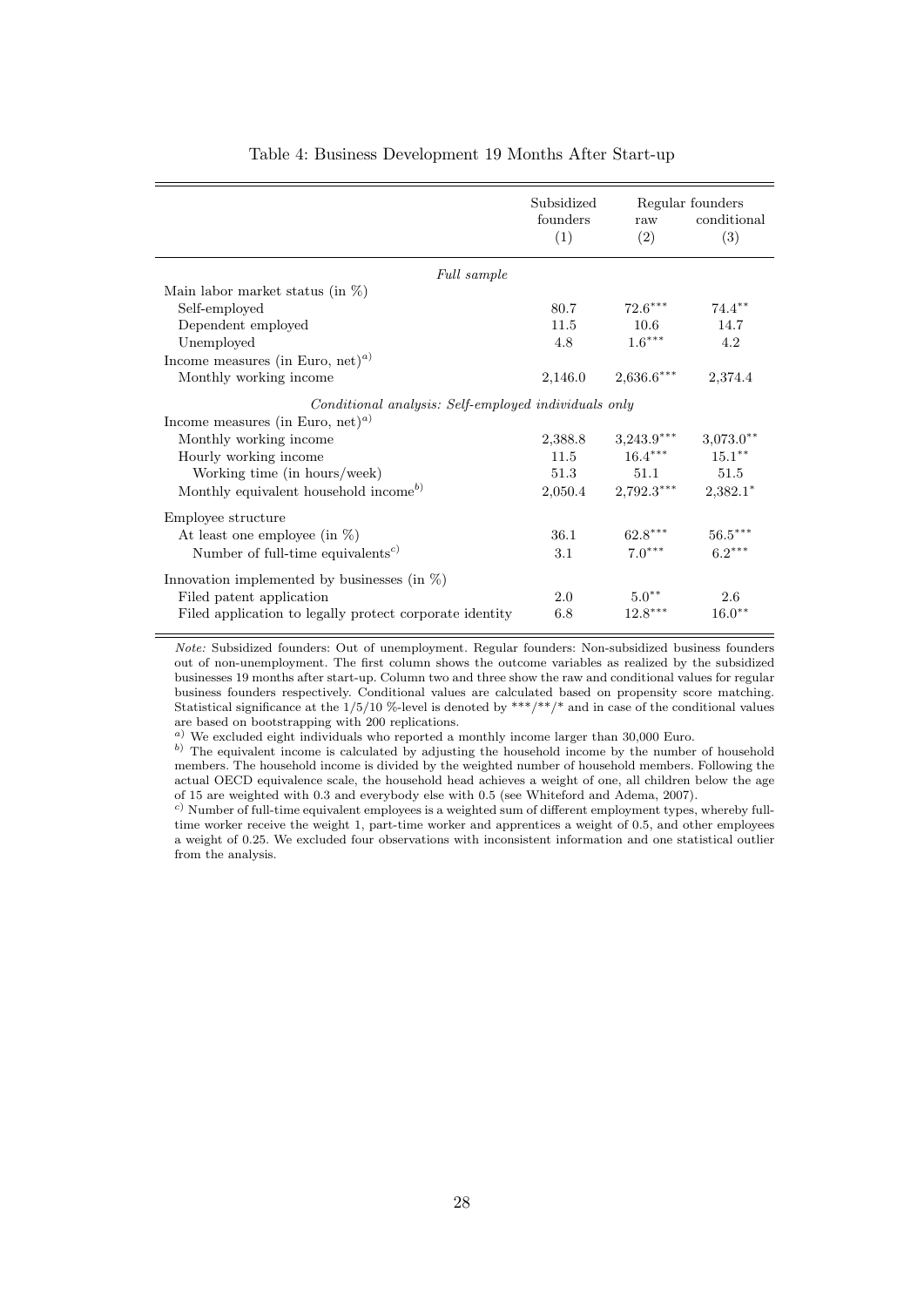|                                                                                                             | Suspicious subgroup of<br>subsidized founders<br>(1) | Regular founders<br>Conditional value<br>(2) |
|-------------------------------------------------------------------------------------------------------------|------------------------------------------------------|----------------------------------------------|
| Full sample                                                                                                 |                                                      |                                              |
| Share in self-employment (in $\%$ )                                                                         | 92.6                                                 | $79.8***$                                    |
| Conditional analysis: Self-employed individuals only<br>Income measures (in Euro, net) <sup><i>a</i>)</sup> |                                                      |                                              |
| Monthly working income                                                                                      | 3,415.9                                              | $4,620.6*$                                   |
| Hourly working income                                                                                       | 16.0                                                 | 22.4                                         |
| Employee structure                                                                                          |                                                      |                                              |
| At least one employee (in $\%$ )                                                                            | 46.9                                                 | $72.3***$                                    |
| Number of full-time equivalents <sup>b)</sup>                                                               | 3.2                                                  | $6.8***$                                     |
| Innovation implemented by businesses (in $\%$ )                                                             |                                                      |                                              |
| Filed patent application                                                                                    | 1.8                                                  | 3.2                                          |
| Filed application to legally protect corporate identity                                                     | 7.0                                                  | $16.6*$                                      |

Table 5: Detailed Consideration of Business Development to Determine the Role of Deadweight Effects

Note: Values are measured 19 months after start-up. The first column shows the outcome variables as realized by the subsidized businesses out of unemployment 19 months after start-up. Column two shows the conditional values for regular business founders. Conditional values are calculated based on propensity score matching. Statistical significance at the  $1/5/10$  %-level is denoted by \*\*\*/\*\*/\* and are based on bootstrapping with 200 replications.

 $a)$  We excluded eight individuals who reported a monthly income larger than 30,000 Euro.

b) Number of full-time equivalent employees is a weighted sum of different employment types, whereby full-time worker receive the weight 1, part-time worker and apprentices a weight of 0.5, and other employees a weight of 0.25. We excluded four observations with inconsistent information and one statistical outlier from the analysis.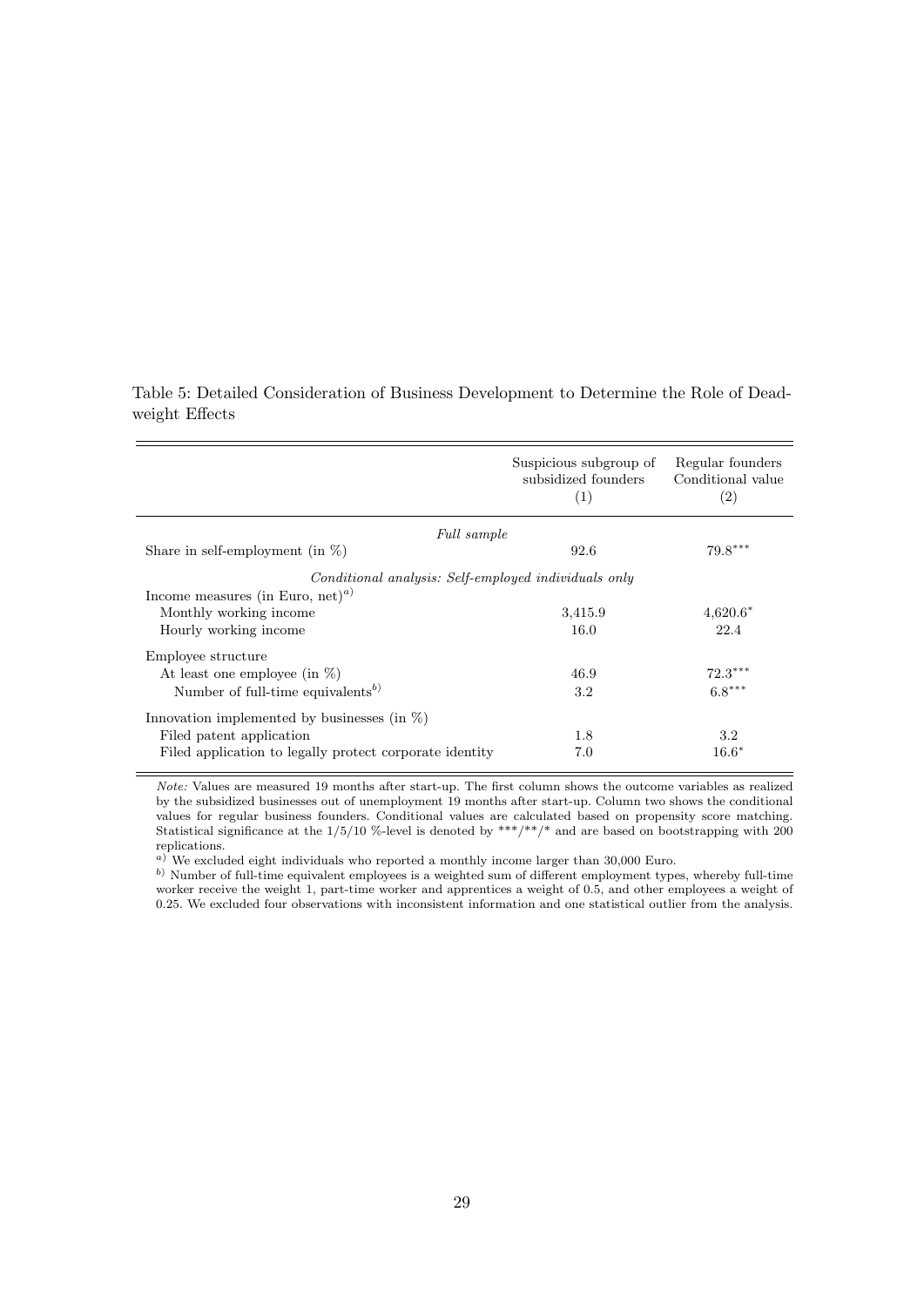# A Supplementary Tables and Figures

|                                                                         | Subsidized<br>founders | Regular<br>founders | p-value |
|-------------------------------------------------------------------------|------------------------|---------------------|---------|
| Number of observation                                                   | 1,478                  | 930                 |         |
| Personal characteristics                                                |                        |                     |         |
| East Germany                                                            | 21.7                   | 10.9                | 0.000   |
| Age distribution                                                        |                        |                     |         |
| < 25                                                                    | 3.1                    | 6.0                 | 0.001   |
| $25 - < 35$                                                             | 24.3                   | 20.5                | 0.033   |
| $35 - 45$                                                               | 32.5                   | 26.9                | 0.004   |
| $45 - 56$                                                               | 28.1                   | 24.2                | 0.036   |
| > 56                                                                    | 12.0                   | 22.4                | 0.000   |
| Children under six years in household                                   | 20.6                   | 15.4                | 0.001   |
| Children between six and 14 years in household                          | 23.0                   | 21.4                | 0.357   |
| Married                                                                 | 57.2                   | 61.1                | 0.058   |
| Not German                                                              | 6.7                    | 4.9                 | 0.079   |
| Human capital<br>School achievement                                     |                        |                     |         |
| None or lower secondary school                                          | 21.0                   | 21.6                | 0.709   |
| Middle secondary school                                                 | 31.3                   | 31.6                | 0.855   |
| Upper secondary school                                                  | 47.8                   | 46.8                | 0.635   |
| Professional education                                                  |                        |                     |         |
| Skilled workers (apprenticeship)                                        | 45.9                   | 36.1                | 0.000   |
| Technical college education (master craftsman)                          | 17.1                   | 24.9                | 0.000   |
| University education                                                    | 30.9                   | 27.6                | 0.086   |
| Unskilled workers/others                                                | 6.2                    | 11.3                | 0.000   |
|                                                                         |                        |                     |         |
| Intergenerational transmission<br>Parents are/were self-employed        | 32.9                   | 46.6                | 0.000   |
| Business takeover from parents                                          | 2.8                    | 14.4                | 0.000   |
| Parents born abroad                                                     | 20.4                   | 15.9                | 0.006   |
| School achievement of father                                            |                        |                     |         |
| None or lower secondary school                                          | 55.5                   | 58.4                | 0.171   |
| Middle secondary school                                                 | 18.2                   | 17.4                | 0.627   |
| Upper secondary school                                                  | 24.8                   | 23.8                | 0.553   |
| Father unknown                                                          | 1.4                    | 0.4                 |         |
| Father of respondent employed at age 15                                 | 0.873                  | 0.875               | 0.020   |
|                                                                         |                        |                     | 0.897   |
| Labor market history                                                    |                        |                     |         |
| Monthly net income from last dependent employment right before start-up |                        |                     |         |
| Dependently employed and income not specified                           | $3.8\,$                | 7.2                 | 0.000   |
| $0-1,000$ Euro                                                          | 9.4                    | 4.8                 | 0.000   |
| $>$ 1,000 - 1,500 Euro                                                  | 25.3                   | 14.3                | 0.000   |
| $> 1,500 - 2,500$ Euro                                                  | 32.1                   | 21.8                | 0.000   |
| $> 2,500$ Euro                                                          | 21.4                   | 15.9                | 0.001   |
| In apprenticeship or marginal employment                                | 4.4                    | 14.4                | 0.000   |
| In other status                                                         | 3.6                    | 21.5                | 0.000   |
| Duration of dependent employment right before start-up                  |                        |                     |         |
| $< 1$ year                                                              | 6.7                    | $2.9\,$             | 0.000   |
| 5 or more years                                                         | 54.8                   | 49.8                | 0.016   |
|                                                                         |                        |                     |         |

Table A.1: Selected Descriptive Statistics

Table continued.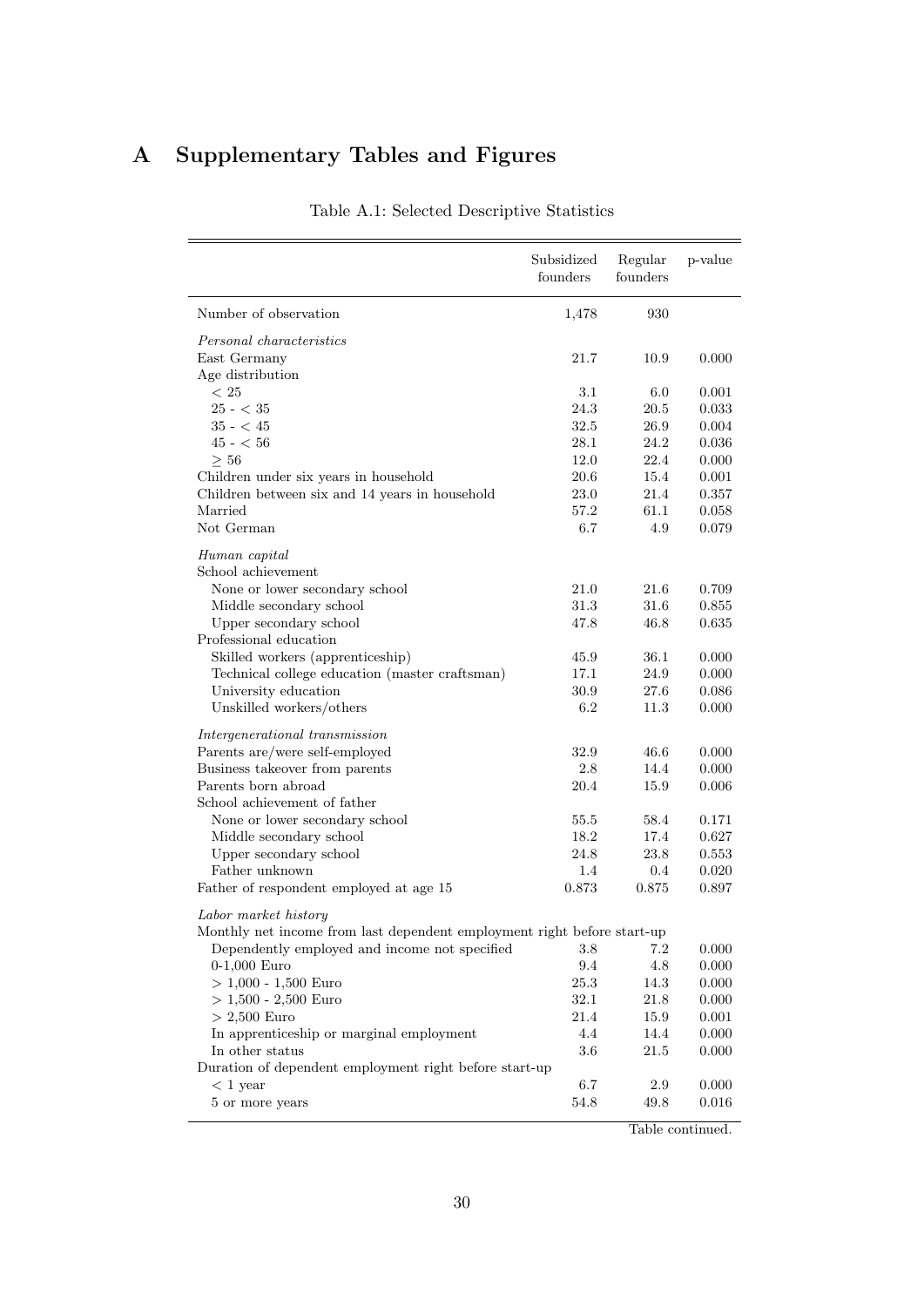|  |  |  | Table A.1 continued. |
|--|--|--|----------------------|
|--|--|--|----------------------|

|                                                                                      | Subsidized<br>founders | Regular<br>founders | p-value        |
|--------------------------------------------------------------------------------------|------------------------|---------------------|----------------|
| Unemployment experience before start-up (as share of working time, stand. by age-15) |                        |                     |                |
| Not specified                                                                        | 1.8                    | 0.6                 | 0.015          |
| $\overline{0}$                                                                       | $5.3\,$                | 53.5                | 0.000          |
| $>0$ - $\leq 2$                                                                      | 33.3                   | 23.5                | 0.000          |
| $>$ 2 - $\leq$ 5                                                                     | 30.3                   | 12.0                | 0.000          |
| $> 5 - \leq 15$                                                                      | 25.0                   | 8.0                 | 0.000          |
| >15                                                                                  | 4.3                    | 2.3                 | 0.009          |
| Employment experience before start-up (as share of working time, stand. by age-15)   |                        |                     |                |
| Not specified                                                                        | 0.9                    | 1.0                 | 0.960          |
| $\leq 50$                                                                            | 16.4                   | 14.6                | 0.233          |
| $>$ 50 - $\leq$ 70                                                                   | 21.4                   | 16.5                | 0.003          |
| $> 70 - \leq 90$                                                                     | 37.9                   | 34.7                | 0.118          |
| $> 90 - 5.99$                                                                        | 17.3                   | 21.9                | 0.005          |
| > 99                                                                                 | $6.0\,$                | 11.3                | 0.000          |
| Regional information                                                                 |                        |                     |                |
| Federal state (selected states)                                                      |                        |                     |                |
| Baden-Wuerttemberg                                                                   | 12.4                   | 15.3                | 0.049          |
| Bavaria                                                                              | 16.8                   | 24.4                | 0.000          |
| Saxony                                                                               | $5.5\,$                | 4.7                 | 0.381          |
| Local macroeconomic conditions                                                       |                        |                     |                |
| Vacancies related to stock of unemployed                                             | 15.0                   | 15.4                | 0.215          |
| Unemployment rate                                                                    | 8.6                    | 7.5                 | 0.000          |
| Real GDP per capita in 2008 (in thousand Euro)                                       | 35.7                   | 32.5                | 0.000          |
| <i>Business related characteristics</i>                                              |                        |                     |                |
| Sectoral distribution of business foundation                                         |                        |                     |                |
| Agriculture, forestry, fishing                                                       | 0.9                    | 2.3                 | 0.005          |
| Manufacturing, Crafts                                                                | 15.2                   | 22.2                | 0.000          |
| Construction                                                                         | 11.2                   | 9.9                 | 0.325          |
| Retail                                                                               | 14.0                   | 16.0                | 0.175          |
| Transport, logistics                                                                 | 4.9                    | 2.5                 | 0.003          |
| Financial service, insurance industry                                                | 5.8                    | 3.9                 | 0.034          |
| IT                                                                                   | 6.4                    | 7.8                 | 0.183          |
| Other services                                                                       | 22.6                   | 20.8                | 0.286          |
| Other sectors                                                                        | 19.1                   | 14.7                | 0.006          |
| Industry-specific experience before start-up                                         |                        |                     |                |
| Due to dependent employment                                                          | 71.7                   | 61.3                | 0.000          |
| Due to former self-employment                                                        | $19.4\,$               | $24.6\,$            | 0.002          |
| Due to secondary employment                                                          | 21.1                   | 17.0                | 0.013          |
| Due to hobby                                                                         | 25.0                   | $27.3\,$            | 0.214          |
| Due to honorary office<br>None                                                       | $6.1\,$                | 7.2                 | 0.281          |
|                                                                                      | 11.0                   | 12.4                | $0.293\,$      |
| Capital invested at start-up<br>None                                                 |                        |                     |                |
| $< 1,000$ Euro                                                                       | 17.9<br>4.4            | 17.3<br>$8.7\,$     | 0.699          |
| $1,000 - < 5,000$ Euro                                                               | $19.8\,$               | 12.4                | 0.000<br>0.000 |
| $5,000 - < 1,000$ Euro                                                               | 16.1                   | 8.5                 | $0.000\,$      |
| $10,000 - 50,000$ Euro                                                               | 31.7                   | 32.9                | 0.549          |
| $\geq 50,000$ Euro                                                                   | 7.8                    | 16.1                | 0.000          |
| Share of equity                                                                      | 45.9                   | 47.2                | 0.545          |
|                                                                                      |                        |                     |                |

Note: Subsidized founders: Out of unemployment. Regular founders: Non-subsidized business founders out of non-unemployment. All numbers are percentages (unless stated otherwise) and measured at start-up. P-value is based on a t-test on equal means.

 $\overline{a}$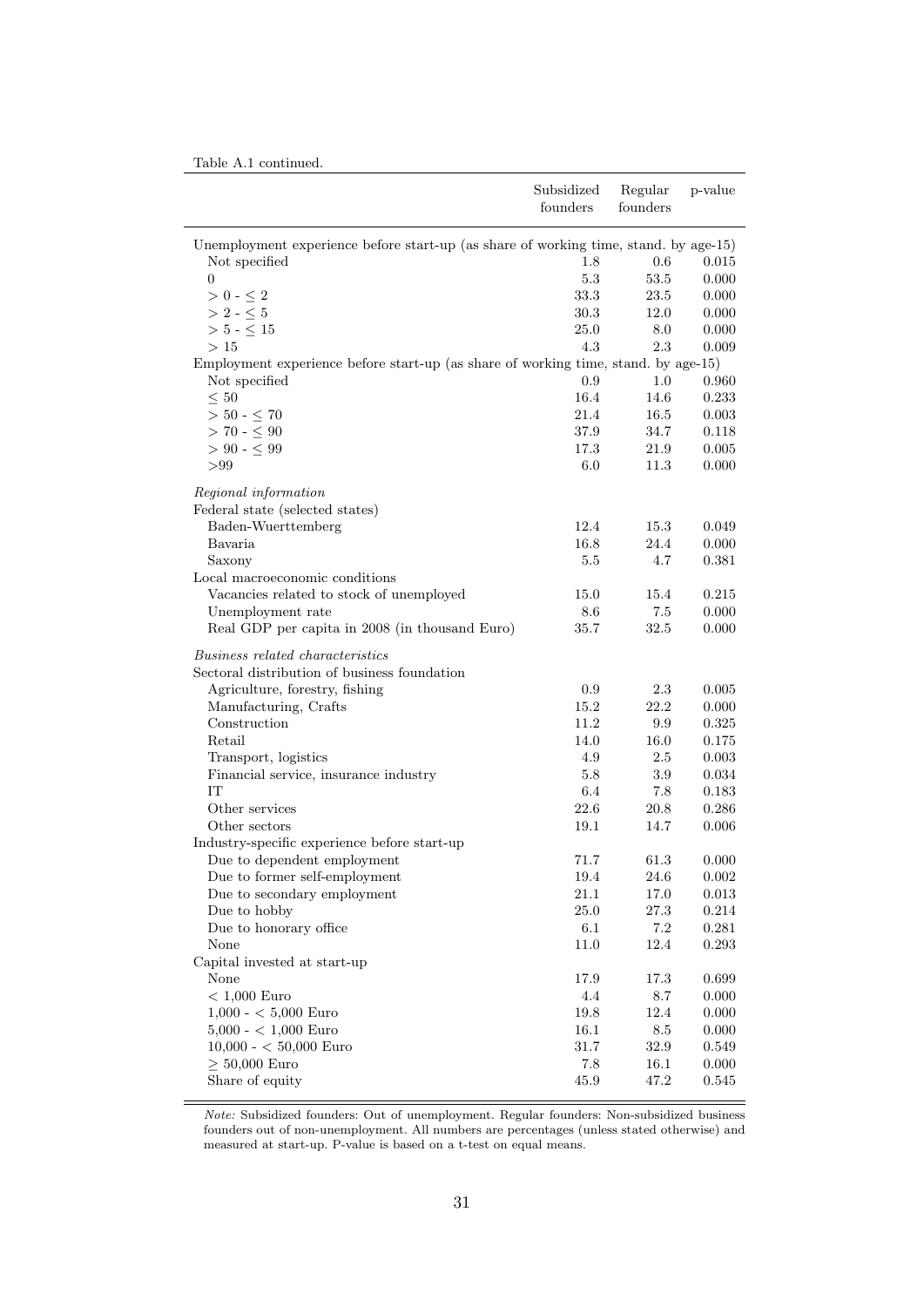## B Details on the Implementation of the Matching Procedure

This section contains details on the implementation of the propensity score matching in order to align the group of regular business founders towards the group of subsidized start-ups in terms of observable characteristics. First of all, we estimate the propensity score to start a business out of unemployment and therefore receive the subsidy using probit-models. Table B.2 shows the results of the probit-estimation. We observe that particularly age, professional education, industry-specific experiences, labor market history, intergenerational transmission, regional characteristics and capital investment decisions at start-up significantly influence the probability of starting a business out of unemployment with subsidy receipt. In addition, Figure B.1 shows the distribution of the estimated propensity scores, highlighting that the estimated propensity scores of subsidized business founders overlap the region of estimated scores for regular business founders.

To finally align the group of regular business founders towards the group of subsidized start-ups, we apply a kernel matching. In fact , we apply an Epanechnikov Kernel with a bandwidth of 0.06. This offers the advantage of increasing efficiency by using the full set of regular business founders to construct the individual counterfactual outcome of previously unemployed business founders. Moreover, Kernel matching allows us to use bootstrapping in order to calculate standard errors and draw statistical inference. Table B.3 shows different measures to assess the quality of the applied matching procedure, i.e. whether the matching successfully balances the distribution of observable characteristics between both groups.<sup>21</sup> Based on a simple t-test, it can be seen that the number of variables with significant differences in sample means between the subsidized and regular founders significantly declines after matching. As results from the t-test allow for an assessment in terms of bias reduction in the marginal distribution of observable characteristics, we additionally provide the mean standardized bias (MSB) as suggested by Rosenbaum and Rubin (1985). We observe that the MSB is  $16\%$  before matching, whereas our matching procedure significantly reduces the respective MSB down to 4%. This is below the suggested threshold of 3-5% by Caliendo and Kopeinig (2008) and therefore indicates a successful matching. In a final step, we also re-estimate the propensity score using the matched sample and compare it to the initial propensity score estimation. Given that the matching is able to balance the samples of subsidized and regular founders, we would expect a sizeable reduction in the Pseudo- $R<sup>2</sup>$  between both regressions (Sianesi, 2004). Indeed, this is confirmed by Table B.3, showing very low Pseudo- $R^2$  for the matched sample estimation. Finally, we conclude that the applied matching procedure significantly reduces differences in observable characteristics between subsidized and regular business founders.

 $21$ See Caliendo and Kopeinig (2008) for a detailed discussion on the assessment of the matching quality and for an explanation of applied measures.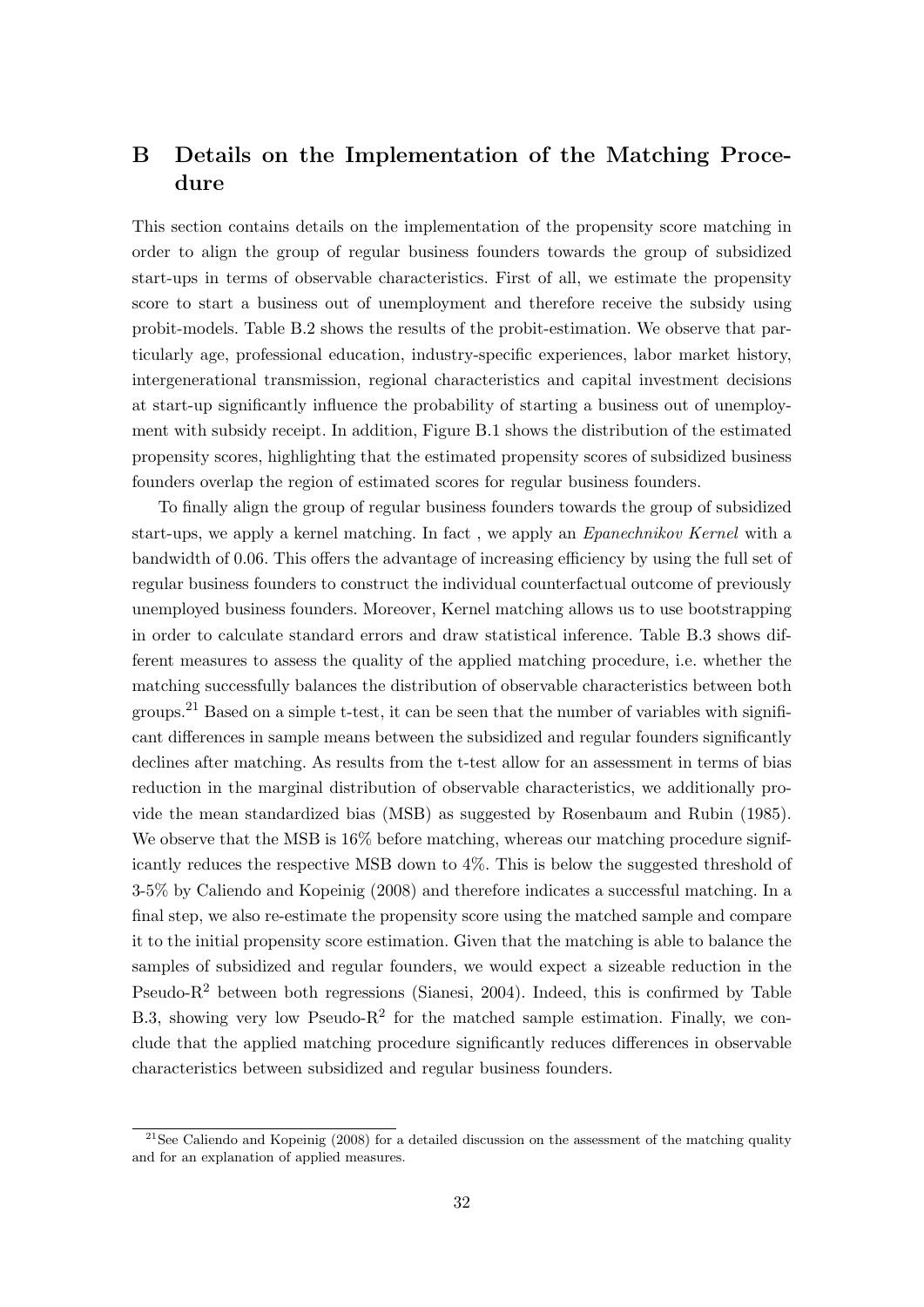| Dependent variable: Subsidized founders (1) vs. Regular Founders (0)                                   |               |
|--------------------------------------------------------------------------------------------------------|---------------|
| Personal characteristics                                                                               |               |
| East Germany                                                                                           | 0.238         |
| Age distribution (Ref.: $<$ 25)                                                                        |               |
| $25 - < 35$                                                                                            | $-.233$       |
| $35 - 45$                                                                                              | $-.186$       |
| $45 - 56$                                                                                              | $-.169$       |
| $\geq 56$                                                                                              | $-.557**$     |
| Children under six years in household                                                                  | 0.105         |
| Children between six and 14 years in household                                                         | 0.002         |
| Married                                                                                                | $-.022$       |
| Not German                                                                                             | $-.078$       |
| Human capital                                                                                          |               |
| School achievement (Ref.: None or lower secondary school)                                              |               |
| Middle secondary school                                                                                | $-.072$       |
| Upper secondary school                                                                                 | 0.038         |
| Professional education (Ref.: Unskilled workers/others)                                                |               |
| Skilled workers (apprenticeship)                                                                       | $0.435***$    |
| Technical college education (master craftsman)                                                         | $0.26*$       |
| University education                                                                                   | $0.492***$    |
| Intergenerational transmission                                                                         |               |
| Parents were/are self-employed                                                                         | $-.182**$     |
| Business take-over from parents                                                                        | $-.777^{***}$ |
| Parents born abroad                                                                                    | 0.064         |
| School achievement of father (Ref.: None or lower secondary school)                                    |               |
| Middle secondary school                                                                                | 0.053         |
| Upper secondary School                                                                                 | 0.105         |
| Father unknown                                                                                         | $0.899**$     |
| Father of respondent employed at age 15                                                                | $0.235***$    |
| Labor market history                                                                                   |               |
| Monthly net income from last dependent employment right before start-up                                |               |
| (Ref.: Dependently employed and income not specified)                                                  |               |
| $0-1,000$ Euro                                                                                         | $0.677***$    |
| $> 1,000 - 1,500$ Euro                                                                                 | $0.545***$    |
| $> 1,500 - 2,500$ Euro                                                                                 | $0.54***$     |
| $> 2,500$ Euro                                                                                         | $0.557***$    |
| In apprenticeship or marginal employment                                                               | $-.611***$    |
| In other status                                                                                        | $-.663***$    |
| Duration of dependent employment right before start-up                                                 |               |
| $< 1$ year                                                                                             | $-.162$       |
| 5 or more years                                                                                        | $-.210**$     |
| Unemployment experience before start-up as share of working time <sup><math>a)</math></sup> (Ref.: 0)  |               |
| Not specified                                                                                          | $2.006***$    |
| $>$ 0 - $\leq$ 2                                                                                       | $1.462***$    |
| $>2$ - $\leq 5$                                                                                        | $1.772***$    |
| $> 5 - < 15$                                                                                           | $1.897***$    |
| >15                                                                                                    | $1.607***$    |
| Employment experience before start-up as share of working time <sup><i>a</i>)</sup> (Ref.: $\leq 50$ ) |               |
| Not specified                                                                                          | $-.360$       |
| $> 50 - \leq 70$                                                                                       | $-.135$       |
| $> 70 - 5.90$                                                                                          | $-.128$       |
| $> 90 - 5.99$                                                                                          | $-.122$       |
| > 99                                                                                                   | $-.295*$      |

Table B.2: Propensity Score Estimation — Subsidized Business Founders vs. Regular Business Founders

Table continued.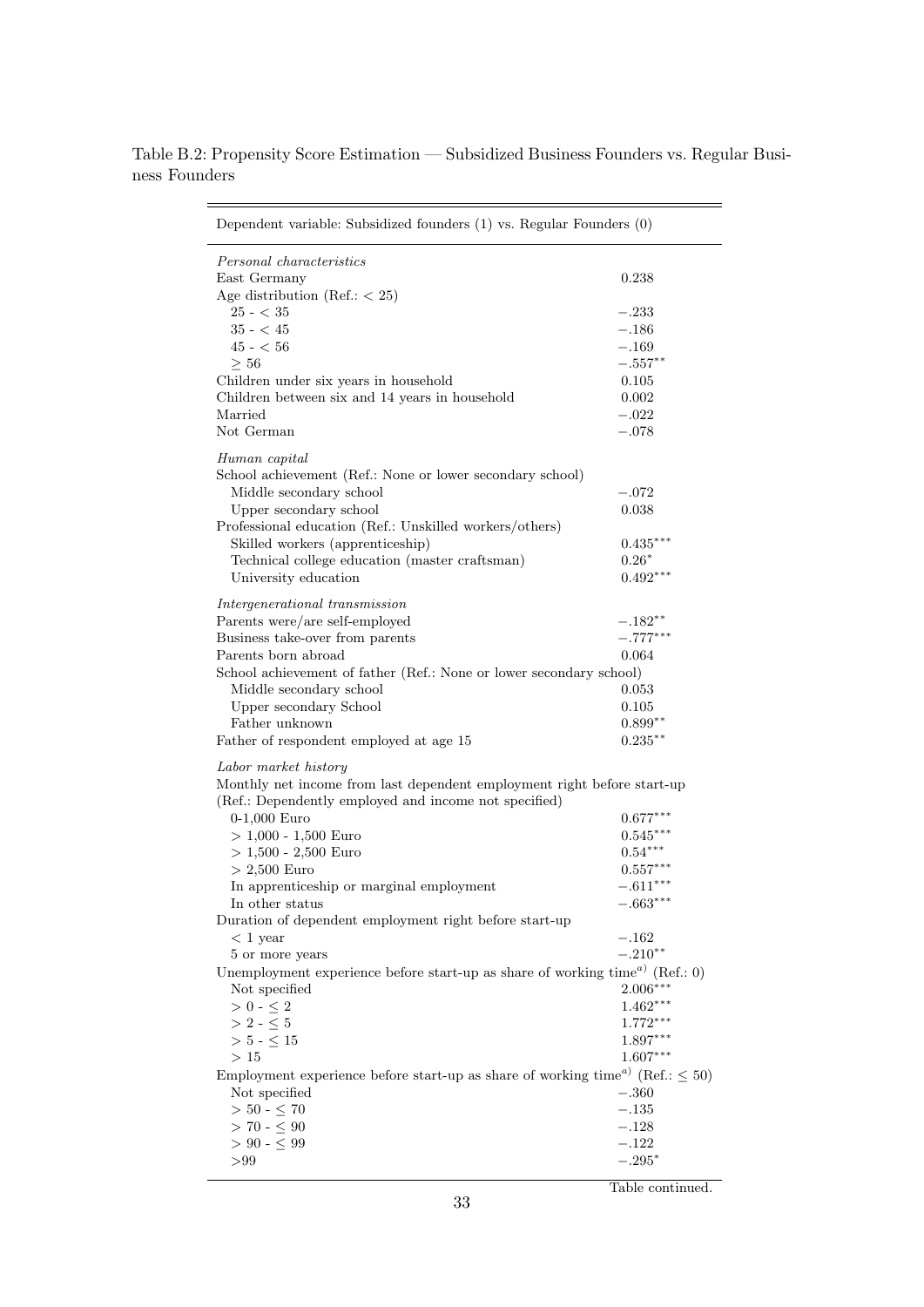Table B.2 continued.

Dependent variable: Subsidized founders (1) vs. Regular Founders (0)

| Regional information                                               |             |
|--------------------------------------------------------------------|-------------|
| Federal state (selected states)                                    |             |
| Baden-Wuerttemberg                                                 | $-.164$     |
| Bavaria                                                            | $-.210*$    |
| Saxony                                                             | $-.345***$  |
| Local macroeconomic conditions                                     |             |
| Vacancies related to stock of unemployed                           | $0.013***$  |
| Unemployment rate                                                  | 0.022       |
| Real GDP per capita in 2008 (in thousand Euro)                     | $0.01***$   |
| Business related characteristics                                   |             |
| Sectoral distribution of business foundation (Ref.: Other sectors) |             |
| Agriculture, forestry, fishing                                     | $-.450$     |
| Manufacturing, crafts                                              | $-.305***$  |
| Construction                                                       | $-.395***$  |
| Retail                                                             | $-.282**$   |
| Transport, logistics                                               | 0.135       |
| Financial service, insurance industry                              | $-.027$     |
| <b>TT</b>                                                          | $-.167$     |
| Other services                                                     | $-.279**$   |
| Industry-specific experience before start-up (Ref.: Not specified) |             |
| Due to dependent employment                                        | 0.14        |
| Due former self-employment                                         | $-.149*$    |
| Due to secondary Employment                                        | 0.126       |
| Due to hobby                                                       | $-.128$     |
| Due to honorary office                                             | $-.097$     |
| None                                                               | $-.036$     |
| Capital invested at start-up (Ref.: None)                          |             |
| $< 1,000$ Euro                                                     | $-.402**$   |
| $1,000 - 5,000$ Euro                                               | 0.195       |
| $5,000 - < 10,000$ Euro                                            | $0.283**$   |
| $10,000 - < 50,000$ Euro                                           | 0.065       |
| $\geq 50,000$ Euro                                                 | $-.235*$    |
| Share of equity                                                    | $-.071$     |
| Constant                                                           | $-1.814***$ |
| Number of observation                                              | 2,408       |
| Pseudo $R^2$                                                       | 0.384       |
| Log-likelihood                                                     | $-989.202$  |
| Hit-Rate (share of correct predictions in $\%$ )                   | 81.8        |
|                                                                    |             |

Notes: Subsidized founders: Out of unemployment. Regular founders: Nonsubsidized business founders out of non-unemployment. Statistical significance at the  $1/5/10$  %-level is denoted by \*\*\*/\*\*/\*.

<sup>a</sup>) Standardized by (Age-15)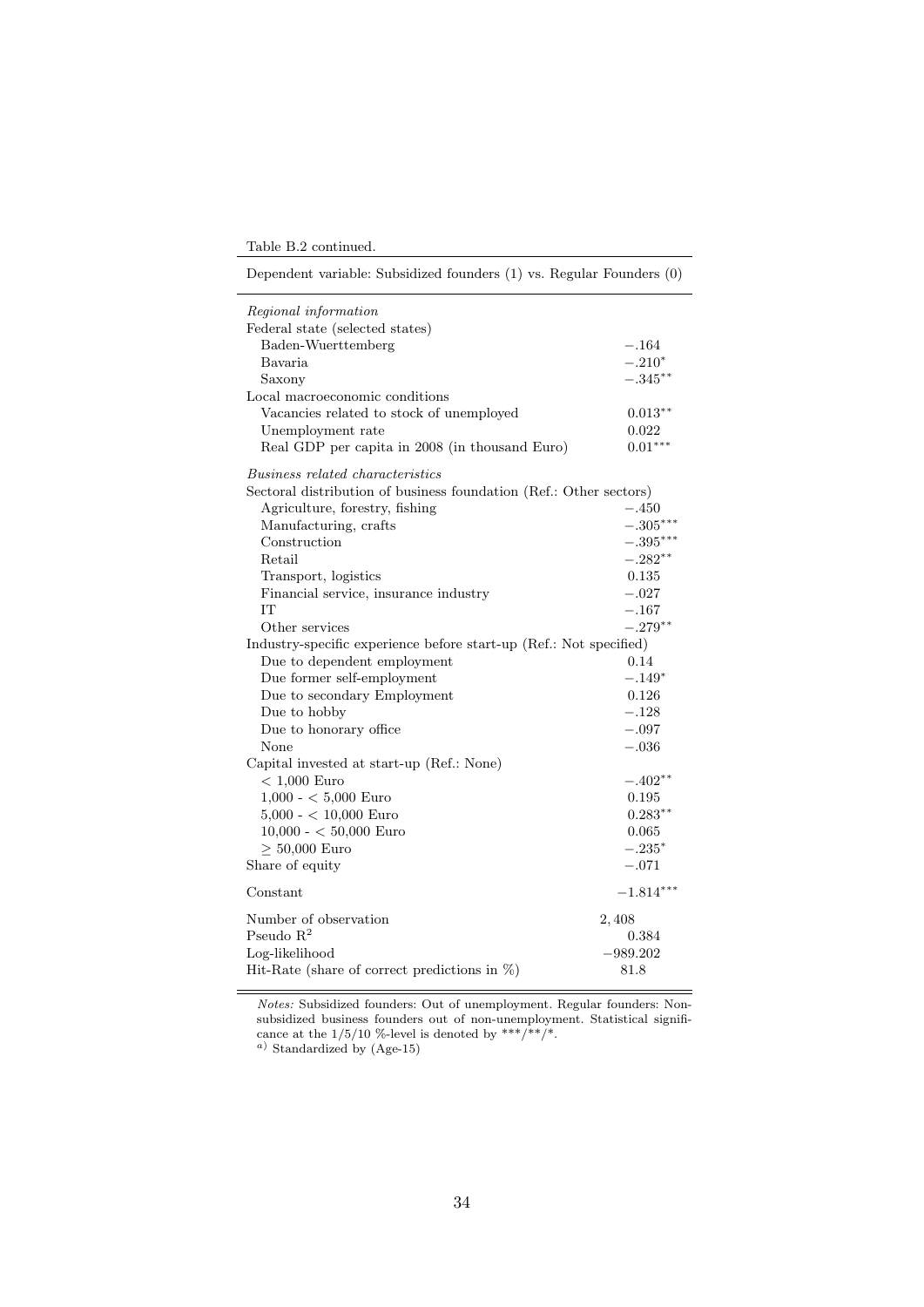Figure B.1: Propensity Score Distributions — Subsidized Business Founders vs. Regular Business Founders